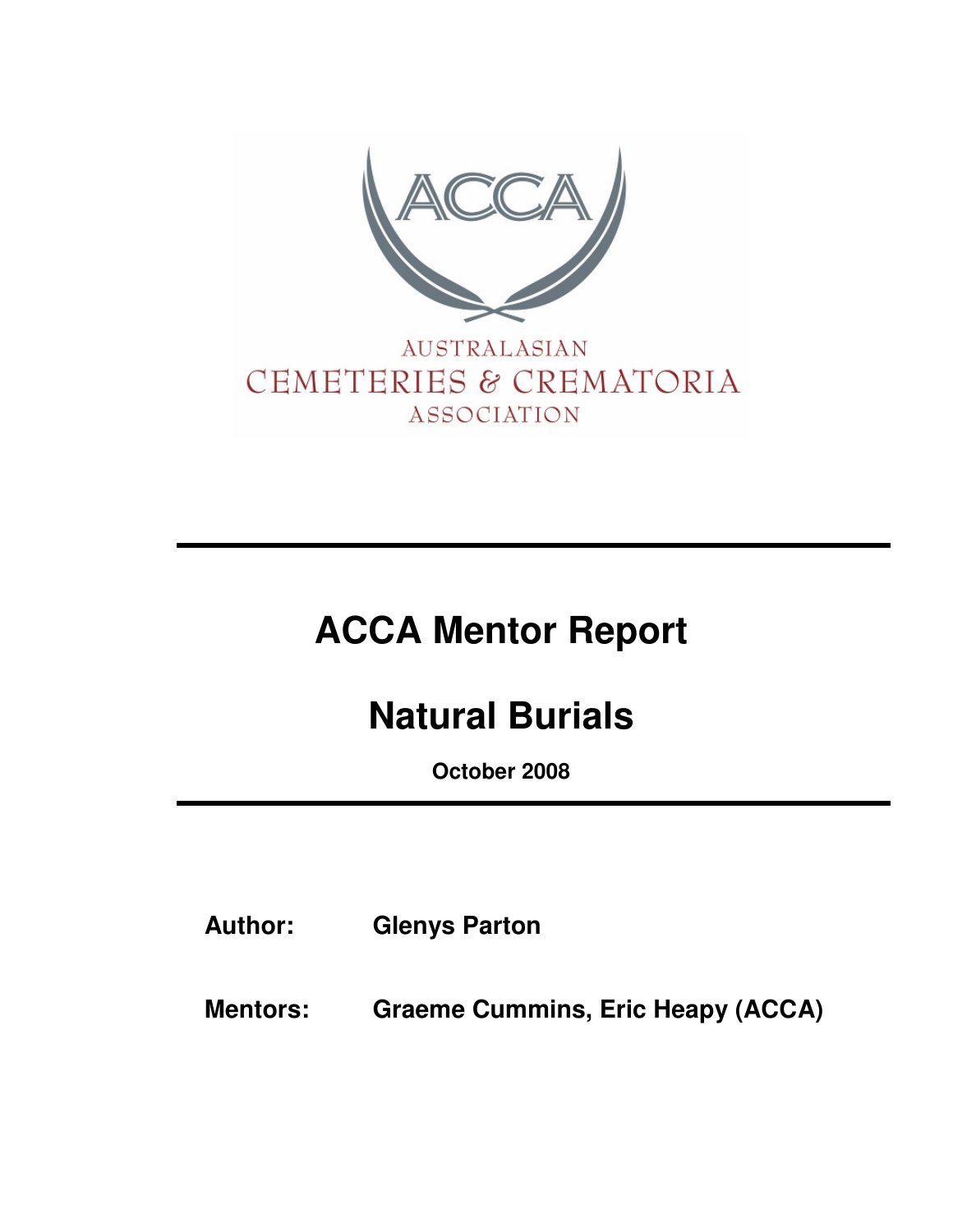# **TABLE OF CONTENTS**

| 1              | <b>Executive Summary</b>                                   | 3               |
|----------------|------------------------------------------------------------|-----------------|
| $\overline{c}$ | Glossary                                                   | 5               |
| 3              | Background and Strategies for the Provision of Natural     | $\overline{7}$  |
|                | <b>Burials</b>                                             |                 |
| 4              | Government and Local Body Environmental Policy and         | 9               |
|                | Strategy                                                   |                 |
| 5              | Environmental Impact of Emissions and the Cremation        | 12 <sub>2</sub> |
|                | Process                                                    |                 |
| 7              | <b>External Influencers</b>                                | 12 <sub>2</sub> |
| 6              | Summary of Results of Environmental Survey                 | 14              |
| 8              | <b>Opportunities for Cemeteries</b>                        | 15              |
| 9              | <b>Guidelines for Natural Burial Strategy</b>              | 15              |
| 10             | <b>Principles of Natural Burial Practice</b>               | 16              |
| 11             | <b>Practices for "Greening" Conventional Burials</b>       | 16              |
| 12             | <b>Considerations in Establishing Natural Burial Sites</b> | 17              |
| 13             | <b>Guidelines for Natural Burial Policy</b>                | 17              |
| 14             | <b>Potential Issues for Natural Burial Grounds</b>         | 18              |
| 15             | FAQ's in Establishing and Managing Cemeteries and          | 18              |
|                | <b>Natural Burial Grounds</b>                              |                 |
|                | References                                                 | 22              |
|                | Bibliography                                               | 24              |
|                | Acknowledgements                                           | 24              |
|                | Appendix 1 - PEST Analysis                                 | 25              |
|                | Appendix 2 - Guidelines for Natural Burial Strategy        | 26              |
|                | Appendix 3 - Natural Burial Policy Guidelines              | 28              |
|                | Appendix 4 - Survey template                               | 32              |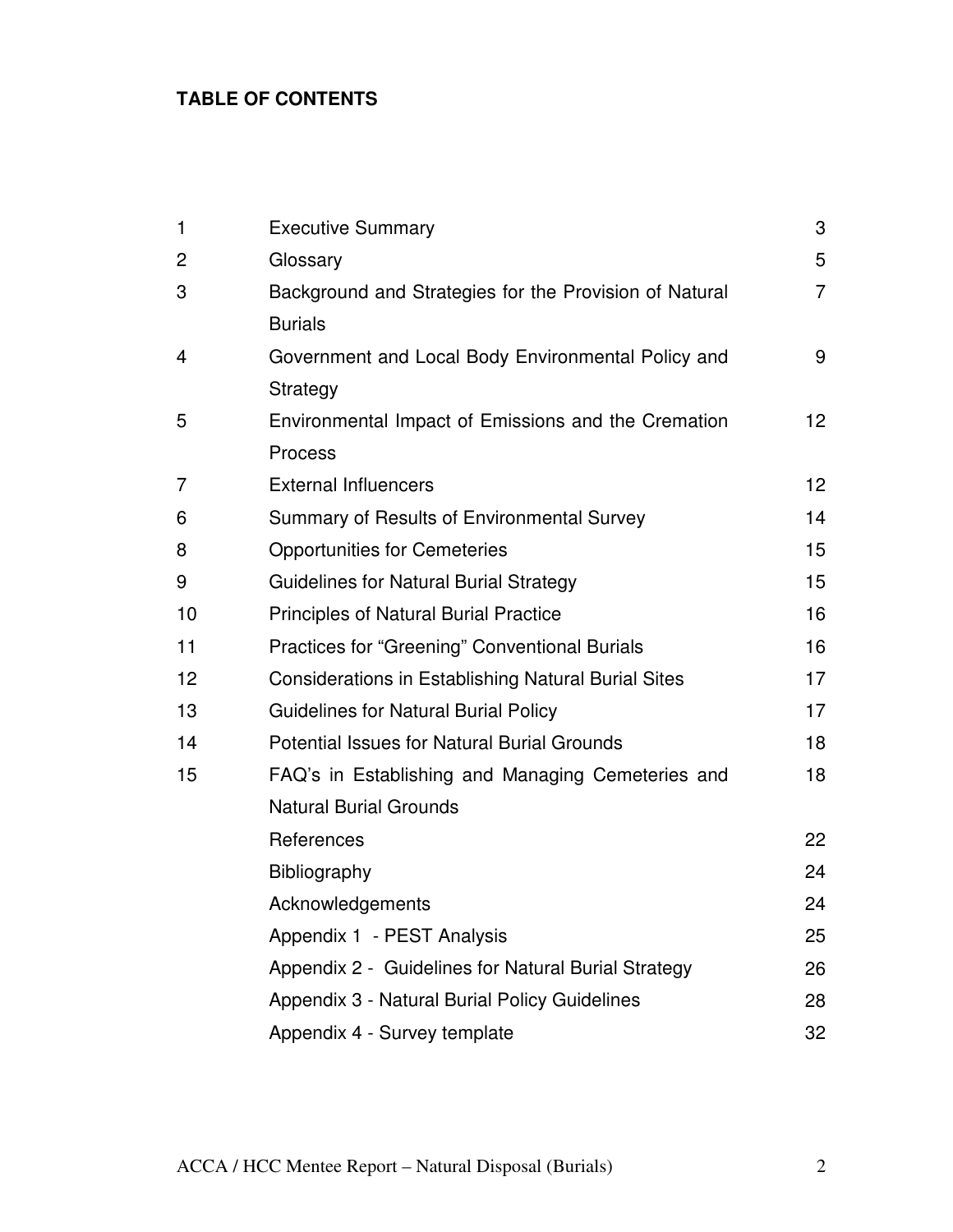#### **1.0 EXECUTIVE SUMMARY**

#### **"Show me the manner in which a nation or a community cares for its dead and I will measure with mathematical exactness the tender sympathies of its people, their respect for the law of the land and their loyalty to high ideals." W. E. Gladstone**

There are a number of factors influencing the drive towards the development of natural burial cemeteries. They are; the increased consumer demand for choice as a way of expressing individuality; an increased awareness and resulting demand for products that are more environmentally friendly; an increased demand from the customer and the business that operations be more sustainable; the increasing local and global awareness of the environmental impact of business operations; and the development of tools and techniques that are able to more accurately measure and compare the effects of environmental impact of business operations.

Generally the public and those managing cemeteries can articulate some of the processes, practices and products that are associated with natural burial but the ability to articulate more broadly, the concept of natural burial, is not as clear. This report offers definitions of natural and eco-burials that are more generically focussed as opposed to process, practice and product focussed.

In response to the demand for natural burials an organisation can choose to provide natural burials in three ways; either solely as a product for customer choice within its portfolio of products and in response to customer demand; as part of an overall organisation and/or business unit environmental strategy or both.

Further in responding to the demand for "greener" operations an organisation can embark on a gradual and sustainable approach in working towards natural burials. This process can begin with gaining an understanding of environmental impact issues and lead through to reviewing established operations in terms of environmental impact. By taking a step-by-step approach, an organisation is able to identify and undertake potential small affordable changes to its current operations that will enable it to legitimately claim the practice of environmental responsiveness.

In engaging a sustainable approach to developing a natural burials strategy each organisation will need to consider and resolve the conflict between the goals that drive the pursuit of economic prosperity, environmental quality and preservation, social and political equity and cultural diversity and responsiveness. Articulating objectives and goals that balance the often competing demands of these four strands is essential for business sustainability. The pinnacle of natural burial ground establishment being one that achieves conservation level of environmental restoration and maintenance.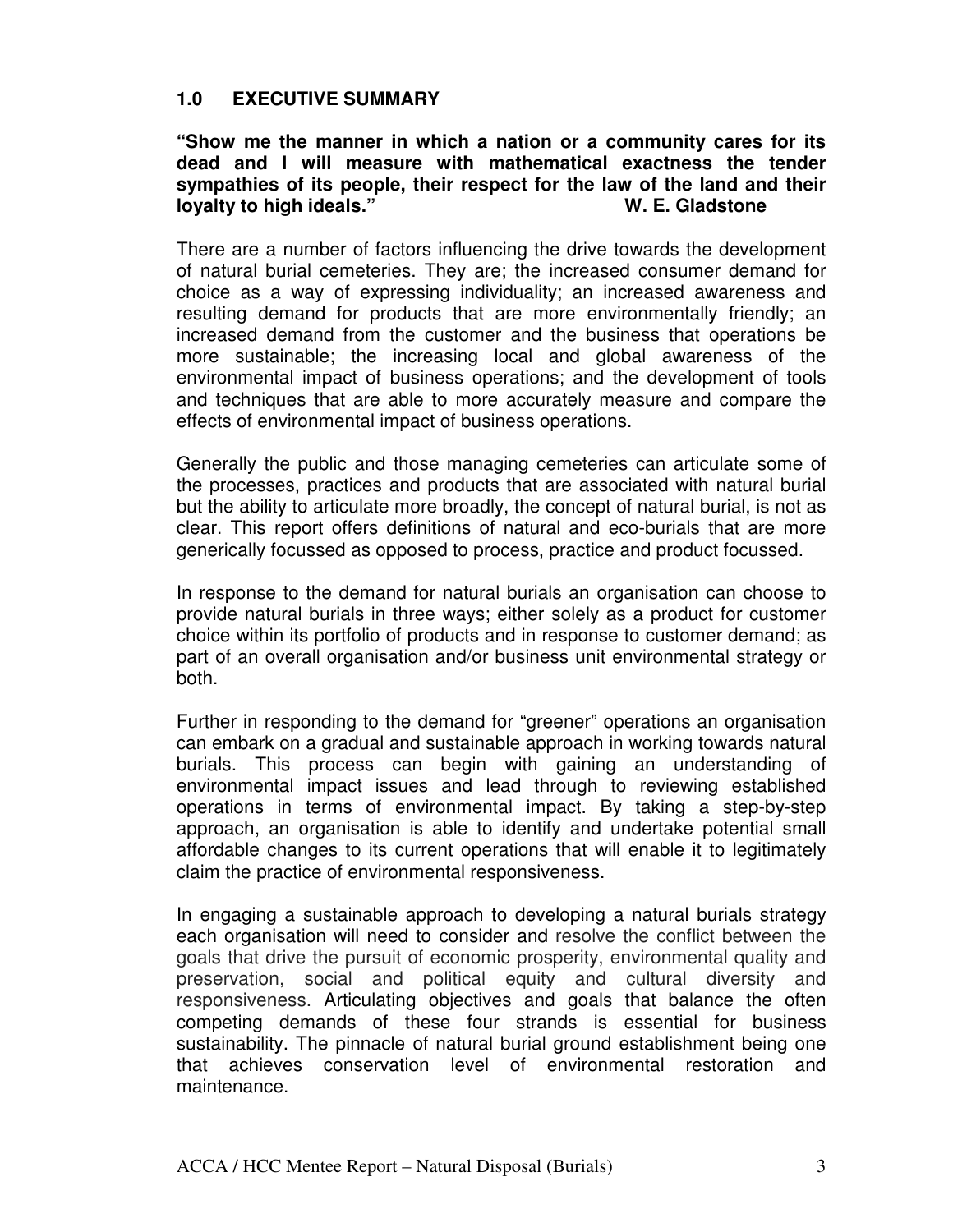To ensure success and buy-in of any strategy, an organisation (especially central and local government) has a duty to consult with key stakeholders at the beginning of the process and, following development, clearly communicate its strategy and its impact on all stakeholders in a timely fashion. Prior consultation and timely communication alerts and enables stakeholders to respond to any potential operational change that may affect the way they work or the products they provide. Developing a natural burial strategy has the potential to evoke a range of emotional responses to issues that are often industry myths. Information and subsequent communication of information that supports strategy decisions should be defensible and factually based.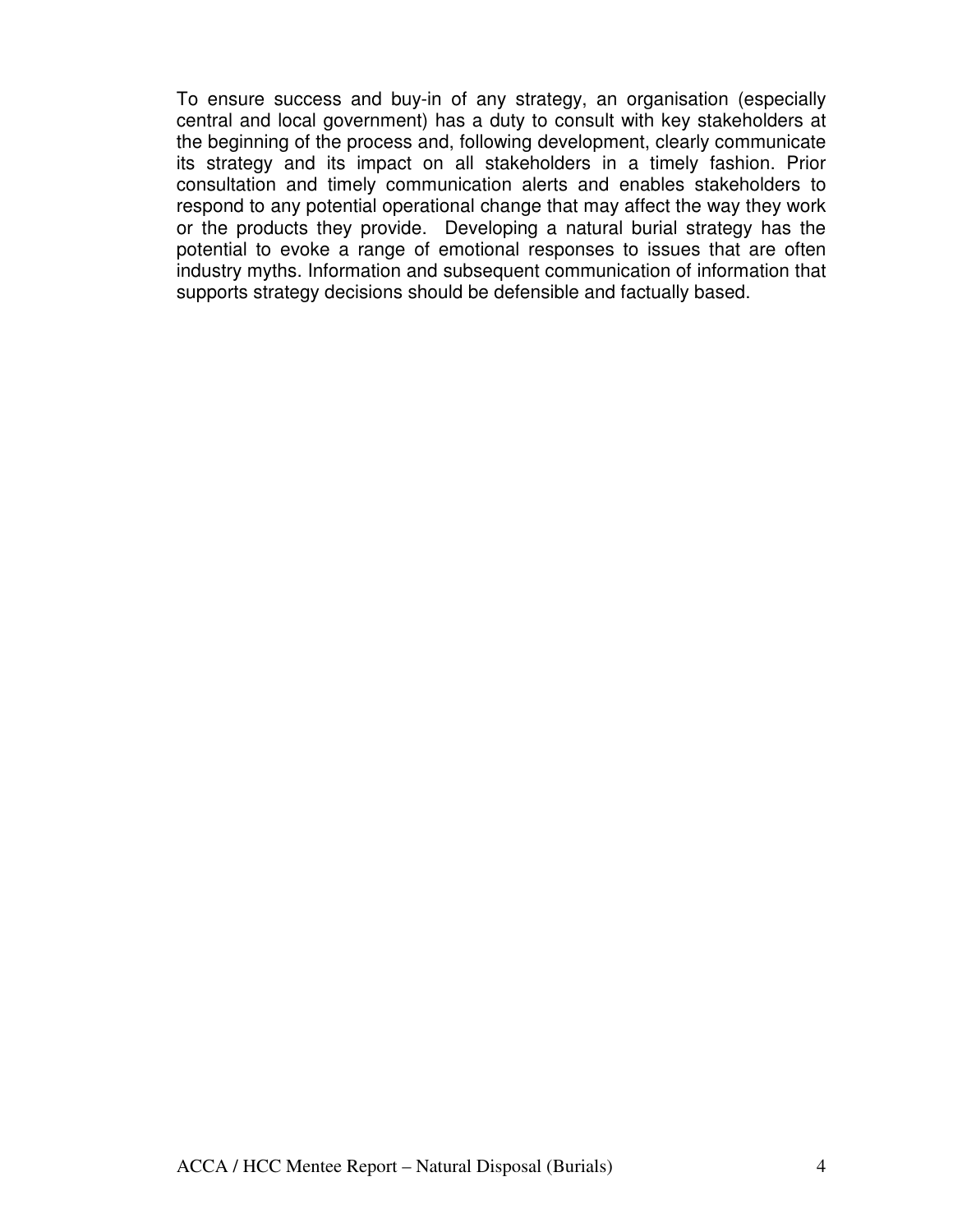# **2.0 GLOSSARY**

**Conventional (Standard) Burial** is defined as any regular burial of a body or interment or scattering of ash that does not necessarily conform or take account of the usual or ordinary course of nature.

**Natural burial** is defined as the interment of a body that conforms to the usual or ordinary course of nature and adds to the biodiversity of the area. This definition includes the terms Green Burials, Woodland Burials and Bushland Burials.

**Eco burial** is defined as the disposal of the deceased, either as the burial of a body or as cremation and dispersal of ashes, **that mitigates any negative impact** of the process of burial and cremation (or any other disposal process) on the environment.

**Natural Burial Ground** is an area in a cemetery or other location, fulfilling an environmental and public amenity purpose, set aside solely for natural burial.

#### **Environmental Impact**

In a study undertaken for Centennial Park Cemetery Authority (1) by GHD Consultants Pty Ltd 2007 (2) the assessment of the environmental impact of disposal of the dead can be defined as being measured in two ways. These are:

1. Environmental Impact Risk Assessment

Based on four key environmental factors:

- 1. Resource consumption (casket and land)
- 2. Air emissions
- 3. Soil and ground water contamination
- 4. Waste disposal
- 2. Greenhouse Gas Assessment a calculation of the levels of greenhouse gas emissions generated for each **process**. A carbon footprint calculation can then be established based on fuel usage figures for each process. The assumption in these calculations is only equipment **directly** involved in each process is included. No calculation for memorial production is made.

Evaluation of emissions relating to burials can be calculated on the inclusion of:

- a. Grave excavation
- b. Soil removal
- c. Back filling of grave
- d. Construction of cemetery beam / berm

Evaluation of emissions relating to cremation is based on the inclusion of:

a. Gas Consumption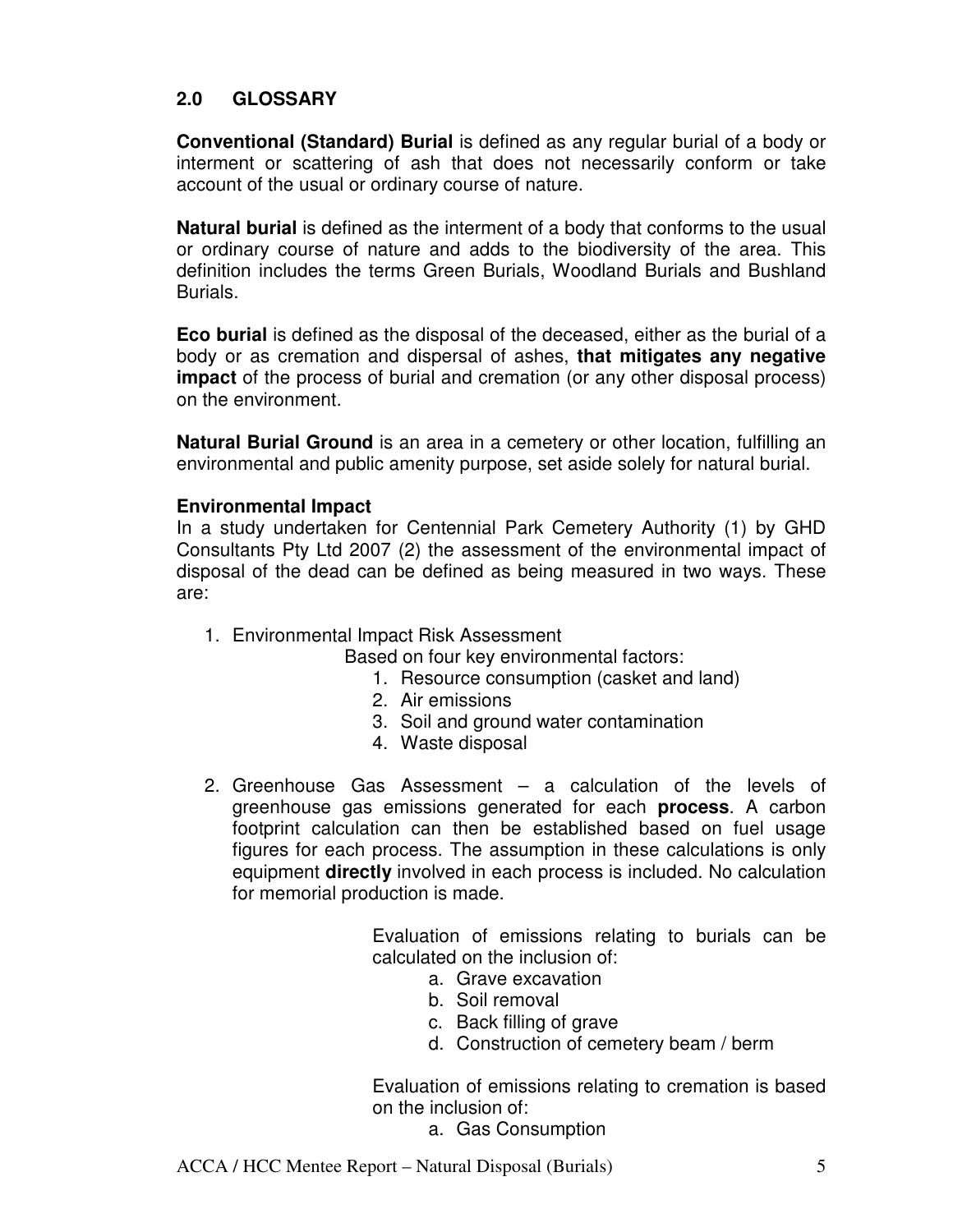- b. Cremulation process
- c. Interment of ashes:
	- i. Grave excavation
	- ii. Soil removal
	- iii. Back filling
	- iv. Construction of concrete beam / berm

To calculate an accurate reflection of the environmental impact risk and green house gas emissions of an organisation, it is necessary for each cemetery to have its processes assessed separately due to the individual nature of the burial and cremation processes and equipment of used by each organisation.

**Economical Burial (Eco / Econo Burial)** can be defined by some customers as economy burial. That is one that is the more affordable than other choices. There is sometimes an assumption or confusion that natural or eco burials are more affordable than standard burial and this is not necessarily so.

**Sustainability** is the resolution of the conflict between the competing goals that drive the pursuit of economic prosperity, environmental quality and preservation, social and political equity and the additional strategy of cultural diversity and responsiveness.

**Geographical Information System (GIS)** is an electronic information system capable of integrating, storing, editing, analysing, sharing, and displaying geographically referenced information.

**Global Positioning System (GPS)** uses a constellation of between 24 and 32 Medium Earth Orbit satellites that transmit precise microwave signals, that enable GPS receivers to determine their current location, the time, and their velocity (including direction). GPS is a standard tool used for land survey.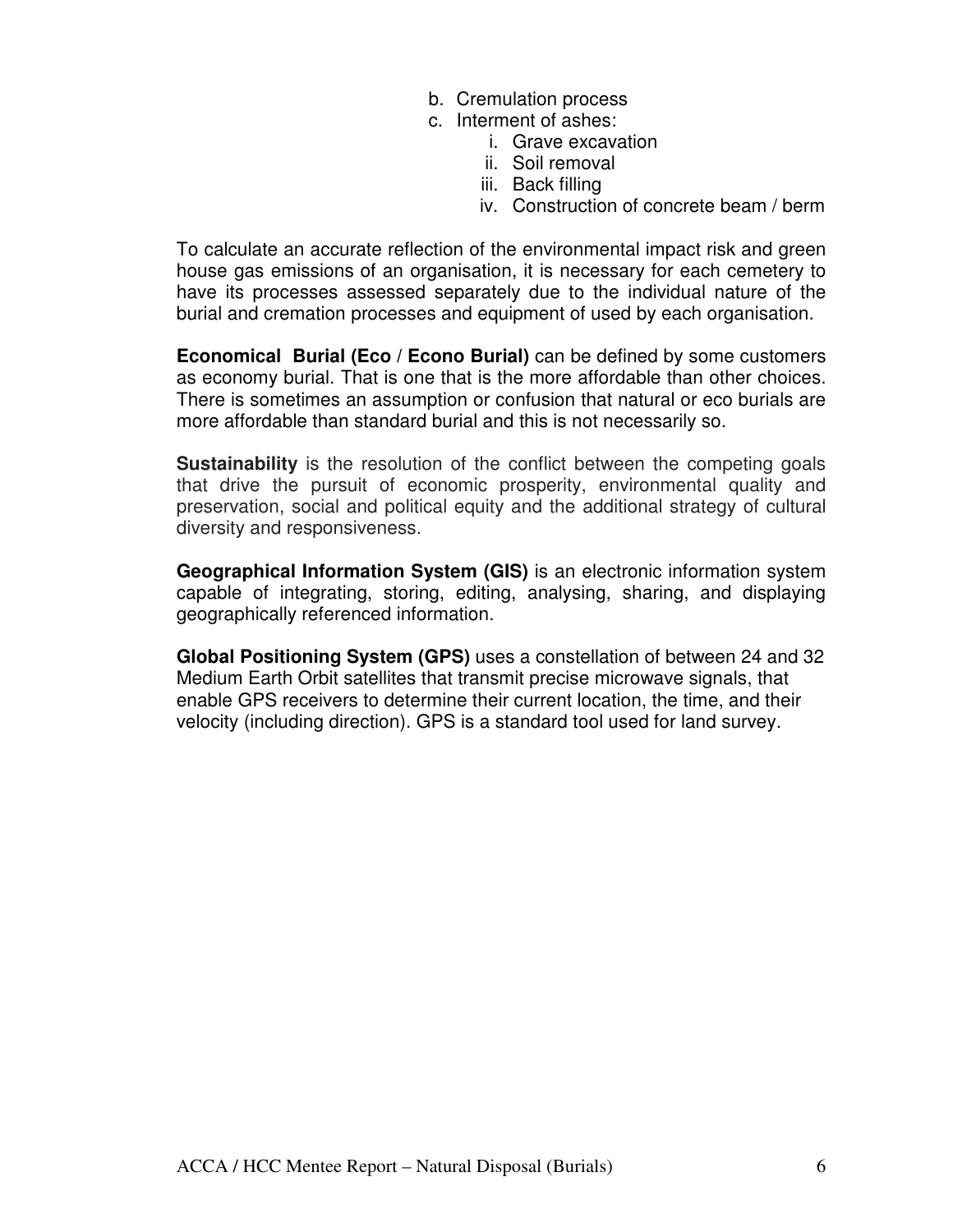#### **3.0 BACKGROUND AND STRATEGIES FOR THE PROVISION OF NATURAL BURIALS**

Natural (Woodland) burial grounds are the fastest growing environmental movement in the United Kingdom. The first woodland burial ground was opened in 1993 and there are approximately 200 natural burial grounds in the United Kingdom. These burial grounds are run by councils, farmers or private individuals, businesses or not-for-profit organisations making donations to a wildlife trust. Burials in these grounds account for about 5% of all burials.

In New Zealand there are two cemeteries currently providing the option of natural burials; Waikumete, administered by the Waitakere City Council that opened in 1999 offering a total of 17 plots. In 2008 there are 7 plots remaining for use, giving a burial rate of approximately 1 per year. The second natural burial ground is located at Makara and administered by the Wellington City Council. This natural burial cemetery is the only cemetery in New Zealand affiliated with and certified as a natural burial cemetery by the Natural Burial Grounds Association in the United Kingdom. The Makara Natural Burial cemetery opened in June 2008 has 230 plots, with 3 plots being used as of August 2008 (pers.com. August 2008). All burial rights in New Zealand are held in perpetuity.

In Australia, three cemeteries are reported to have natural burial sites. They are located at Lismore Memorial Park, Northern Rivers region, NSW; Lilydale Cemeteries Trust, Victoria and Kingston Cemetery, administered by Millingtons in Tasmania. The Metropolitan Cemeteries Board in Perth, Western Australia promotes Pinnaroo Valley Memorial Park as a natural burial area but on further evaluation this area is more a lawn cemetery with environmental practices that are "greening' the cemetery and enhancing the surrounding supporting eco-system. They are however in the early stages of developing a natural burial area that conforms to the definitions of a natural burial (pers. com.). Kingston opened in the early 1980's with 24 burial plots and 74 ash interment plots. As at June  $30<sup>th</sup>$  2006 it had 6 burials, 9 prepurchase plots and 6 ash interments. Burial rights is Australia are usually of fixed tenure.

An organisation can choose to provide natural burials in three ways; either solely as a product for customer choice within its portfolio of products and in response to customer demand; as part of an overall organisation and/or business unit environmental strategy or both.

The results of a survey undertaken for this report indicate the majority of respondents in both Australia and New Zealand do not have a formal environmental strategy for their cemetery(s). Exceptions to this, identified through the survey, are Lilydale in Victoria, The Metropolitan Cemeteries Board in Perth and the work being done by Centennial Park Cemetery Authority, South Australia. The later is engaged in measuring and assessing the environmental impact risk and calculating the carbon footprint of its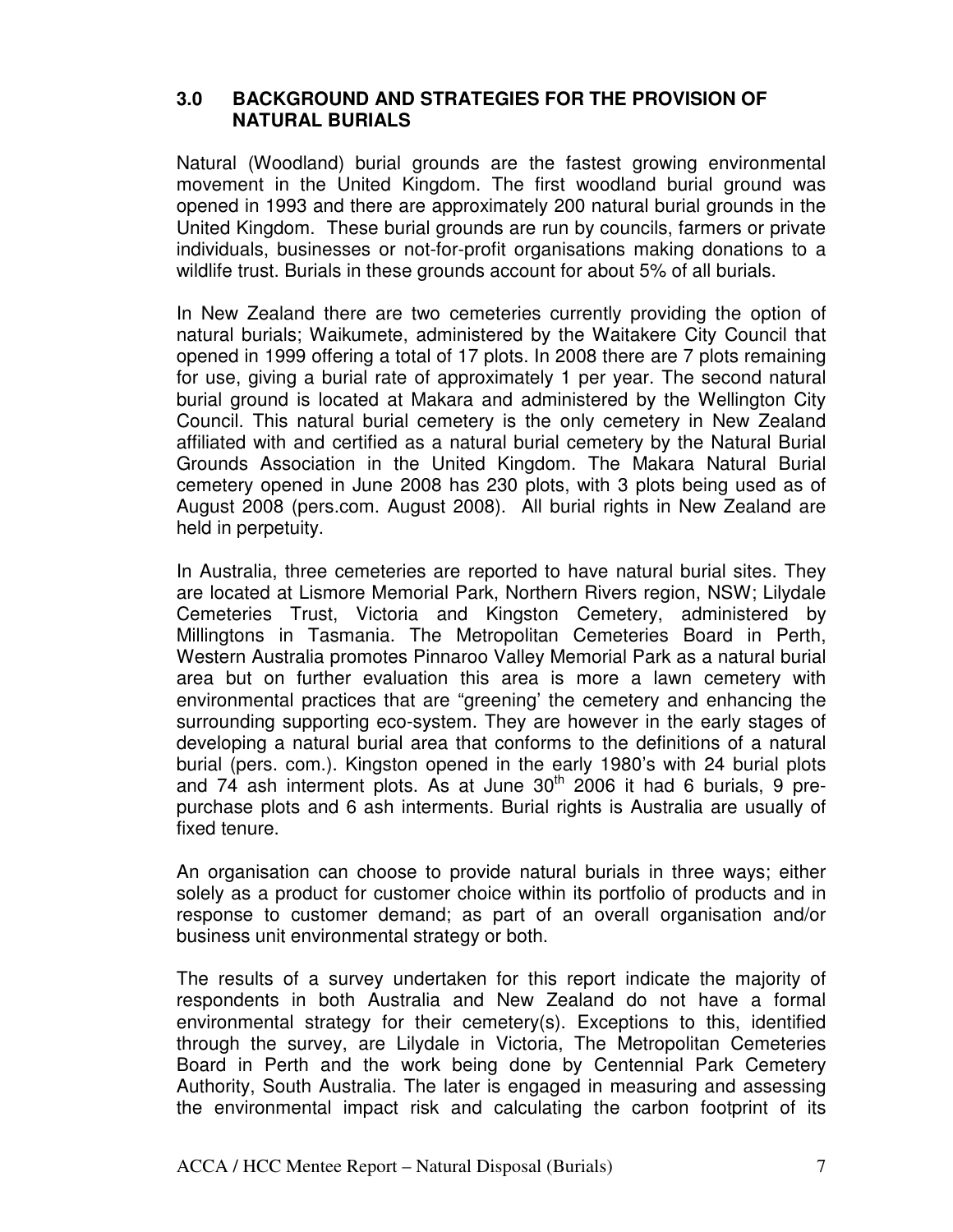business activities and introducing strategies to offset the impact of their activities on the environment.

It is acknowledged that a number of groups such as those of the Jewish and Muslim community engage in well established burial custom and practice that can be deemed in many ways natural burial, the preparation of the body excludes embalming; containment of the body is in a shroud; burial is at single depth and memorialisation and memorial tributes are minimal.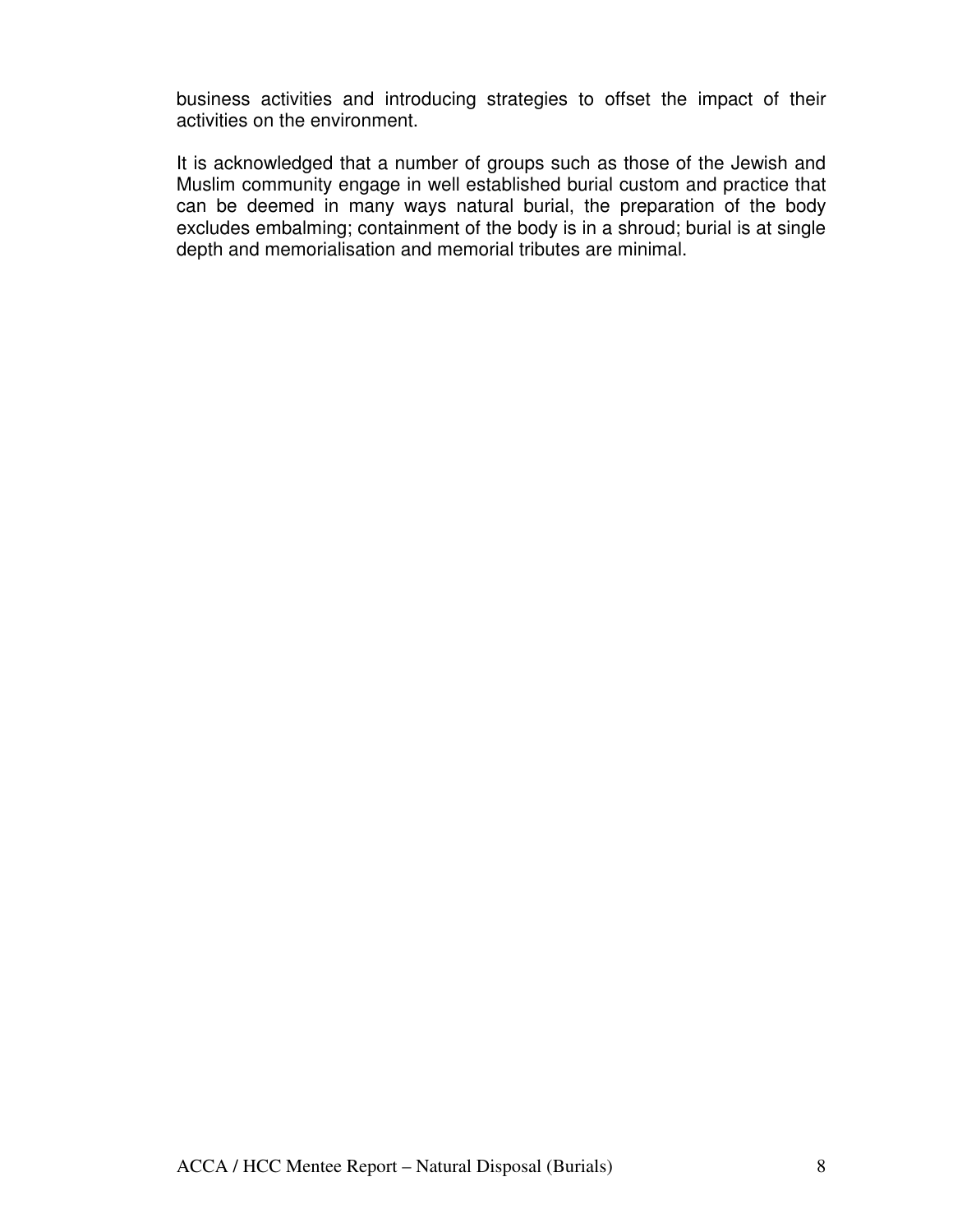#### **4.0 GOVERNMENT AND LOCAL BODY ENVIRONMENTAL POLICY AND STRATEGY**

#### **Kyoto Protocol**

The Kyoto Protocol was first approved by a number of nations in 1997 as an addition to the United Nations Framework Convention on Climate Change but to become effective was required to be signed and ratified by 55 countries (including those responsible for at least 55 % of the developed world's 1990 CO2 emissions). New Zealand ratified the Kyoto Protocol on December 10 2002 and following the signing of Russia in November 2004 the Protocol came into force on 16 February 2005. Australia signed in December 2007 and on 11 March 2008 Australia's ratification came into effect.

The Kyoto Protocol provides for more powerful and legally binding targets and measures for Annex 1 Parties to limit or reduce their greenhouse gas emissions. Only parties that have ratified the Protocol are bound by its commitments and to date the ratifying parties number 163 countries.

The timeframe for meeting the reduction targets in developing countries spans 2008 to 2012 as a "first commitment period".

The Kyoto Protocol aims to reduce the total greenhouse gas emissions of developed counties (and those countries with economies in transition) to 5% below the level they were in 1990. In practice, this will require lower energy use (especially that generated from fossil fuels such as oil and coal), reduction in transport pollution and encouraging the use of alternative fuels such as hydrogen and bio-fuels and renewable energy sources (solar and wind). Another option is to develop or set aside areas such as lands which can regenerate forests that remove carbon dioxide from the environment.

Different countries have different strategies and targets in response to the Kyoto Protocol. In New Zealand the Climate Change Bill establishing an Emissions Trading Scheme (ETS) covering all greenhouse gases and all sectors has been presented for consideration. This Bill is supported by a number of strategies. The New Zealand Waste Strategy will introduce a waste levy on all waste disposed at landfill and the Sustainable Land Management will administer an Afforestation Grants Scheme. The New Zealand Energy Efficiency and Conservation Strategy provides for sustainable building and the application of renewable technologies to local government and domestic buildings. New Zealand's target is to reduce its greenhouse gas emissions to the level they were in 1990, during the 2008-2012 period. This target may not seem ambitious at first; however, carbon dioxide  $(C_2)$  emissions during the period 2008-2012 are projected to be 39% percent above 1990 levels. This is only partially offset by projected reductions in emissions of non- $CO<sub>2</sub>$  gases. Overall New Zealand's emissions of greenhouse gases for this period, when converted into  $CO<sub>2</sub>$  equivalent figures, are estimated to be some 34 million tonnes above New Zealand's target level.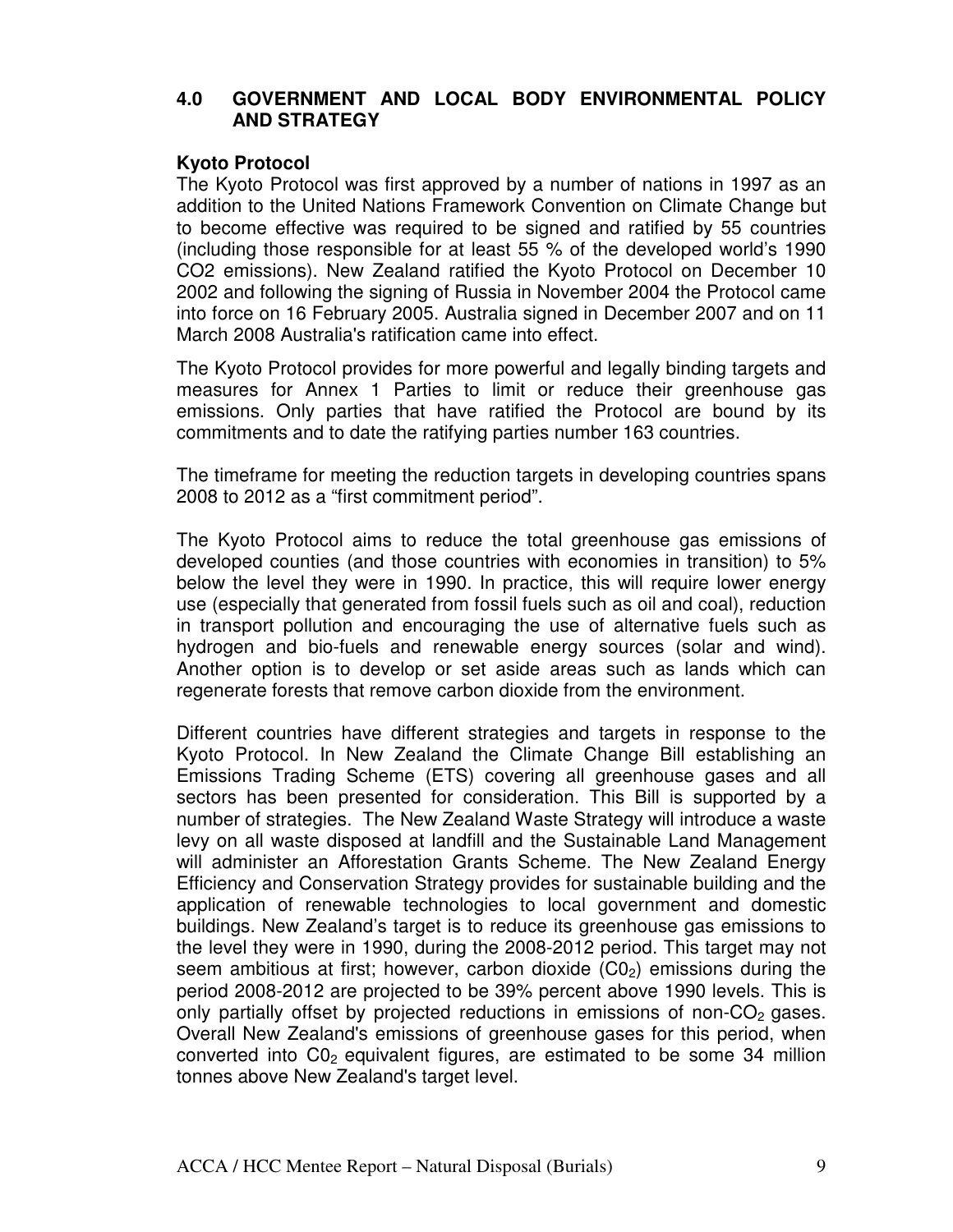New Zealand has taken a different approach on emissions reporting compared to Australia in it requires the fossil fuel consumers to report. They in turn will then pass on their compliance costs to the end user who would have no opportunity to measure, monitor and adapt other than through waste minimisation and energy efficiency strategies. The detail of the New Zealand ETS is still being worked through so the full implications are not known, other than that there will be a price signal.

Australia has committed to meeting its Kyoto Protocol target and has set a target to reduce greenhouse gas emissions by 60 per cent on 2000 levels by 2050.

In Australia as of July 1 2008 the following criteria has been set for reporting entities:

- o Facilities that emit 25 kilo tonnes or more of greenhouse gas  $(CO2 - e)$
- o Corporate groups that emit 125 kilo tonnes or more.

There is increasing emphasis and awareness of environmental impact of operations and this is reflected in the increased number of government agencies involved in environmental policy development and monitoring.

#### **Greening of Government Organisations (GOGO) – Australia**

The ultimate aim of the GoGO Framework (3) is to have the whole of government including its public sector agencies, corporatised entities and statutory bodies embrace the principles. The objectives of the GoGO Framework are to:

- o Deliver greater environmental benefits as part of each agency's core business
- o Ensure economies of scale are created as part of a change process
- o Model best practice environmental management in the delivery of Government products and services
- o Avoid duplication of effort in the process.

#### **Zero Waste**

New Zealand and Australia are responding to the international zero waste strategy at both local government and central government levels. A zero waste strategy (4) generally has three core goals:

- o Lowering the social costs and risks of waste,
- o Reducing the damage to the environment from waste generation and disposal.
- o Increasing economic benefit by more efficient use of materials.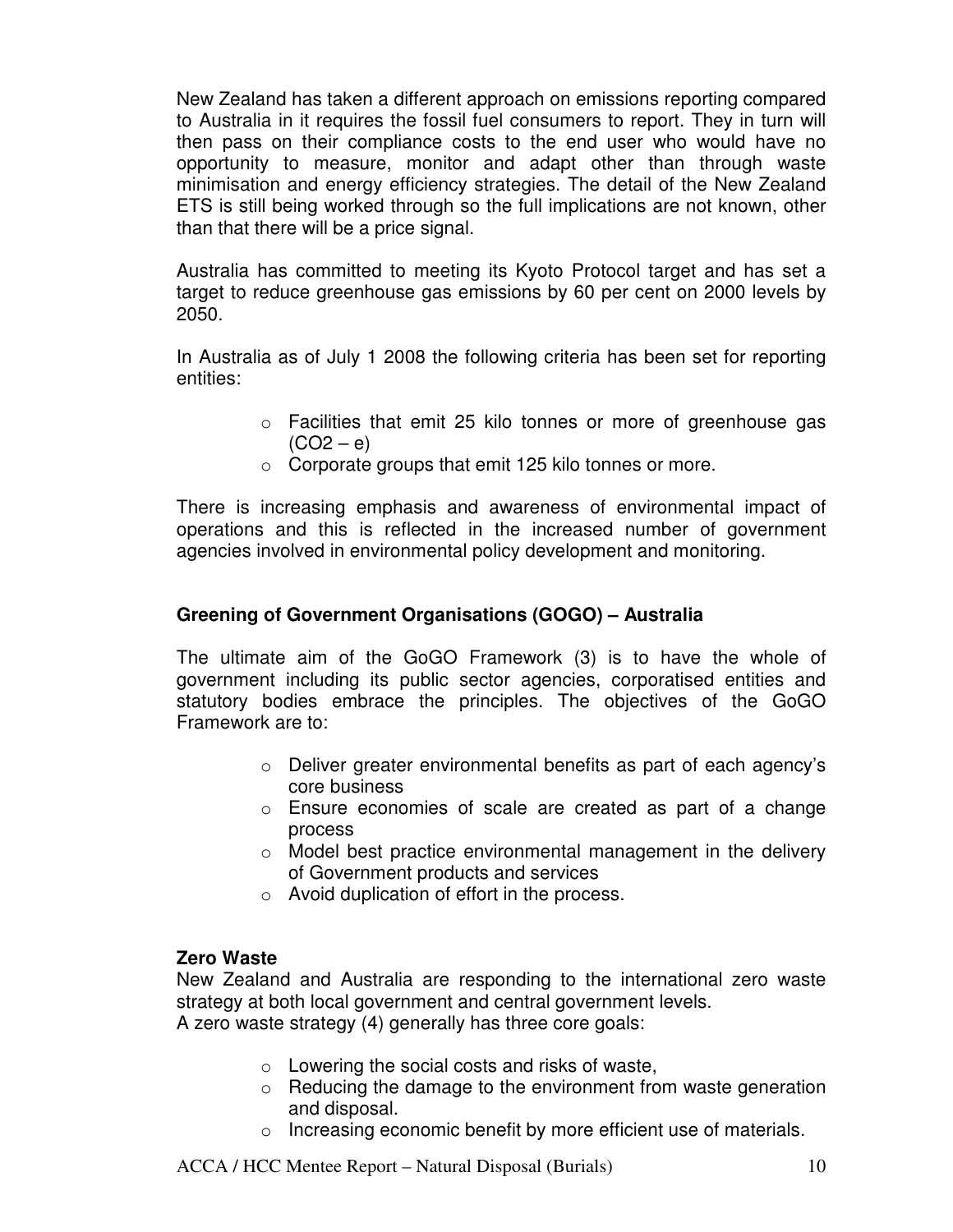Zero waste strategies are reflected in environmental policies across both countries and generally have the following objectives:

- o Deliver greater environmental benefits as part of each organisation's core business.
- o Ensure economies of scale are created as part of the change process.
- o Model best practice environmental management in the delivery of products and services.
- o Avoid duplication of effort in the process.

#### **Sustainability**

The Brundtland Commission coined the most often-quoted definition of sustainable development as socio-political, environmental and economic development that "meets the needs of the present without compromising the ability of future generations to meet their own needs." (5)

The sustainability concept has been further elaborated by the inclusion of cultural diversity in response to The Universal Declaration on Cultural Diversity (UNESCO 2001) statement that "cultural diversity is as necessary for humankind as biodiversity is for nature".

Further, Hasna (6) purports that sustainability of processes in the development of all aspects of human existence affecting sustenance means resolving the conflict between the competing goals that drive the pursuit of economic prosperity, environmental quality and preservation, social and political equity and the additional strand of cultural diversity.

With the increasing pressure on land available for cemetery use and topical and increased awareness of the environmental impact of practices of disposal of the deceased, sustainability is an ongoing consideration in relation to natural and eco burials. Balancing economic, socio-political, environmental and cultural requirements is reflected in issues and decisions such as those considering shallow single depth burials versus double and triple depth burial and re-tenure and reuse of cemeteries as is the practice in Australia.

The two natural burial grounds in New Zealand practice single depth burials only and the pre purchase or reservation of plots for another family member side-by-side is only an option in the Makara Cemetery. There is no provision to reserve plots at Waikumete. Consequently families can not be placed sideby-side in the natural burial area in this cemetery. In Australia; Lilydale burials are single depth and they allow for reservation for family side-by-side; Lismore Bushland Cemetery offer single depth burial and grouping of family plots and pre selection of own site. Kingston allow for a second interment. Their reservation policy is not known.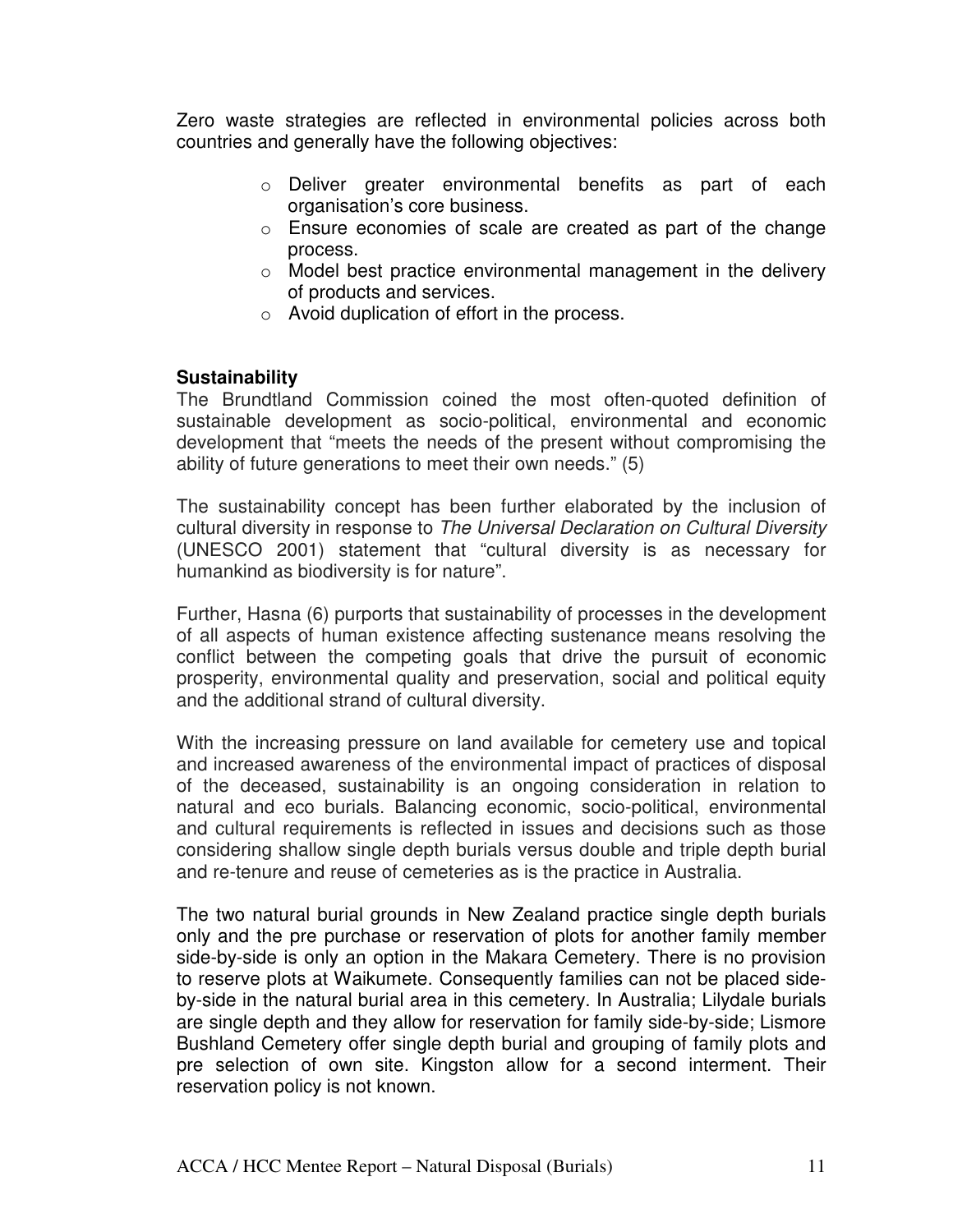#### **5.0 ENVIRONMENTAL IMPACT OF EMMISIONS AND THE CREMATION PROCESS**

Consumers and businesses are adopting an ecological mindset more than ever before and there is increasing research on the impact of our after life environmental footprint, specifically from the cremation process (7).

Further, systems and technology are yielding advances in the reduction of particulate matter (PM), visible emissions (VE) and carbon monoxide (CO) from the cremation process. PM and CO are the two most commonly regulated pollutants from the cremation process. However more recently there has been a focus on mercury emissions. Mercury is a naturally occurring element that can be found through-out the environment but different human activities can increase or decrease the amount of mercury moving among the atmosphere and bodies of water and soils. The top human activities of recycling mercury into the environment include municipal incinerators, fluorescent tube lamps breaking and releasing contents, dental facilities, batteries, household waste disposal and residential (oil) heating (8). The operation of crematoria is one of the lowest sources of mercury cited. The most notable way that mercury enters the cremation cycle and therefore crematory emissions, is through silver amalgam dental fillings found in some deceased human bodies.

# **6.0 EXTERNAL INFLUENCERS**

With the "baby boomers" reaching the age of 65 plus, there is a sharp rise projected in the death rate in the next  $5 - 10$  years leading to the death rate exceeding the birth rate (see Figure 2 below).



 **Fig. 2: Births and Deaths, 1901-2051**

Source: (New Zealand Ministry of Economic Development, 2003, p.17)

ACCA / HCC Mentee Report – Natural Disposal (Burials) 12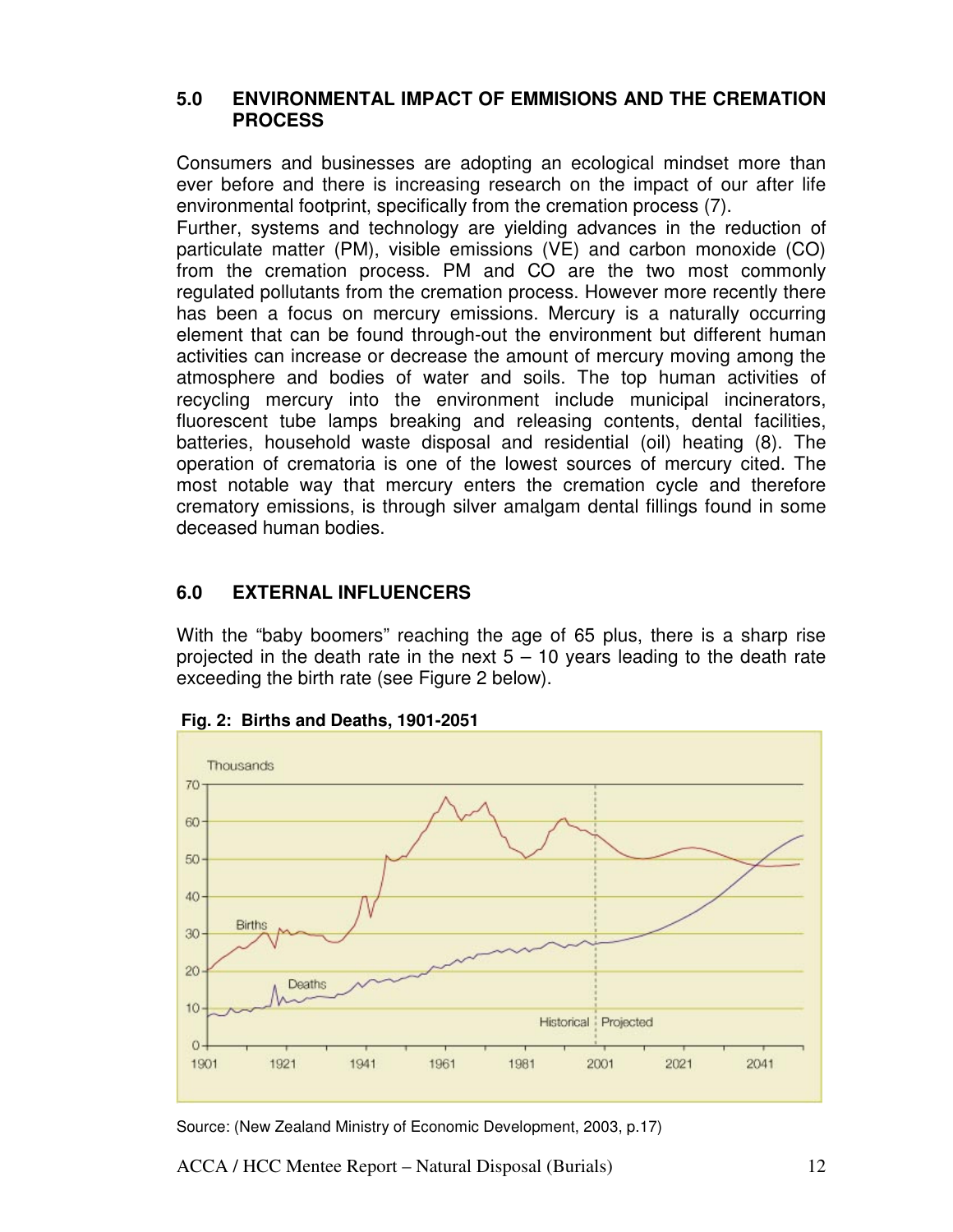The 'baby boomers" cohort is more demanding, environmentally aware and participative in a society that is increasingly exposed to the spectrum of environmental issues that include the effects on the environment of green house gases, global warming, resource consumption and waste management. Looking ahead cemeteries will need to take account of the projected demands and preferences of this cohort and balance those to maintain a "sustainable" business model in the drive to build formal sustainable development and management plans.

Traditionally funeral directors are the first point of contact for grieving families unless the deceased has adopted a funeral plan in advance of their death. Consideration of choices or preferences, circumstances and implications of embalming or not embalming and using sustainable coffin materials are currently not usual options that are discussed in detail and or promoted by the attendant funeral director with the grieving family. Moreover the selection of a natural burial in New Zealand is currently an option that is most frequently planned and made in advanced and communicated to those who are required to carry out the deceased wishes at the time of their death. It is unlikely that those left with no instruction as to the deceased wishes will currently make the choice of natural burial.

The choice of natural burials is further limited by the lack of widespread availability of this option (2 choices in New Zealand and 3 choices in Australia) along with the current low rate of uptake.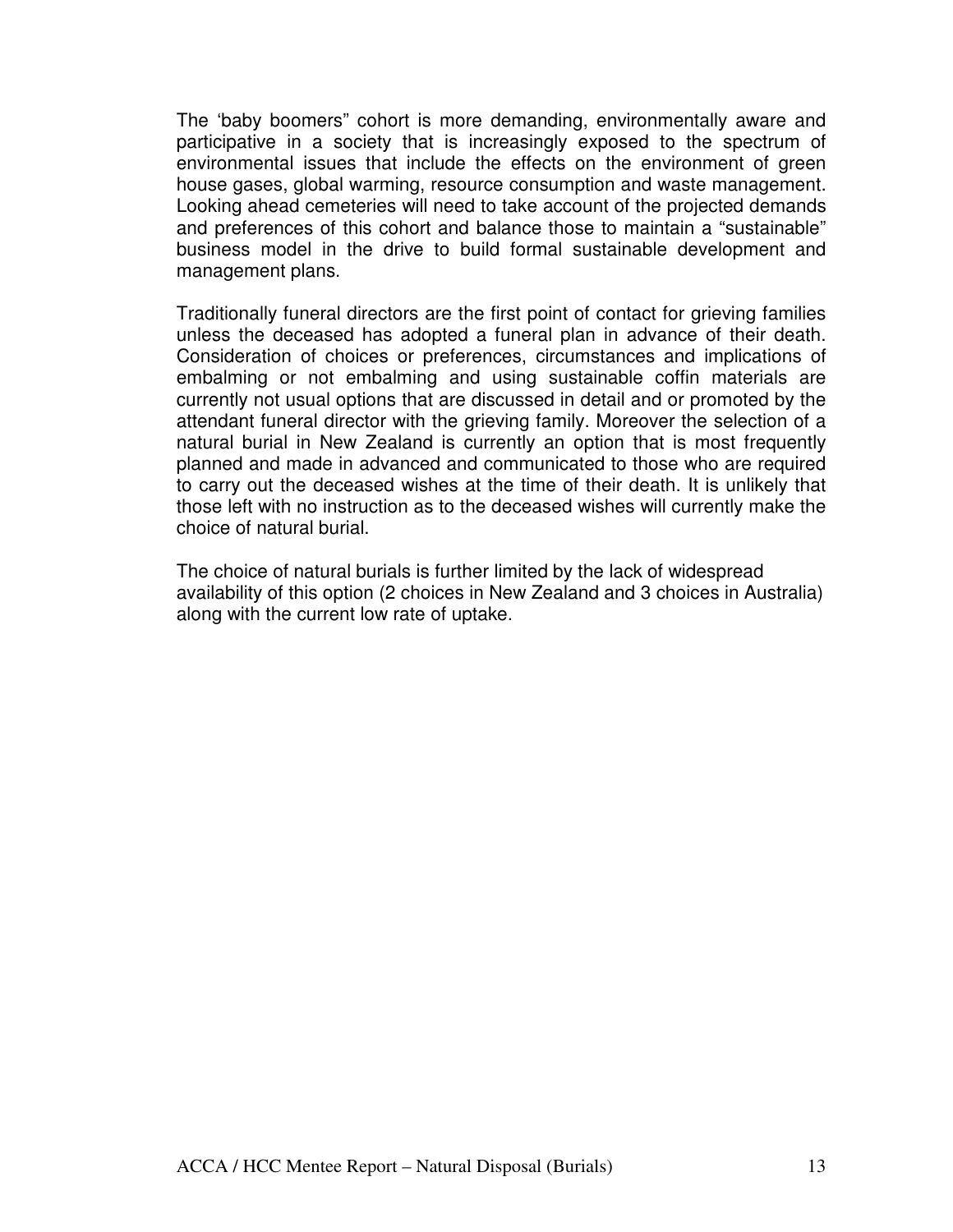# **7.0 SUMMARY OF RESULTS OF ENVIRONMENTAL SURVEY**

 A survey was been conducted of the major cemeteries in New Zealand and of the membership of the Australasian Cemetery and Crematoria Association (ACCA).

There were seventeen responses from New Zealand cemeteries and thirteen responses from **Australian** ACCA members. The results are represented in Figure 1 below.

|                                | <b>NZ Cemeteries</b> | <b>Australia</b>    |
|--------------------------------|----------------------|---------------------|
| <b>Survey Area</b>             | (17 responses)       | (13 responses)      |
| Impact of business on          | 17                   | 12                  |
| environment                    |                      |                     |
| Formal organisational          | 7(41%)               | 5(42%)              |
| environmental strategy         |                      |                     |
| Formal cemetery                | $\overline{0}$       | 4 (33%)             |
| environmental strategy         |                      |                     |
| Clear generic definition of    | 14 responses         | 8 responses         |
| natural burial                 | 0 clear definition   | 2 clear definitions |
| Clear generic definition of    | 13 responses         | 8 responses         |
| eco burial                     | 0 clear definitions  | 0 clear definitions |
| Natural burial site            | $\overline{2}$       | 3                   |
| Environmental awareness of     | Broad range          | Broad range         |
| community                      |                      |                     |
| Significant impact of cultural | High                 | High                |
| needs of community on          |                      |                     |
| cemetery management            |                      |                     |
| General environmental          | Broad range          | Broad range         |
| awareness of community         |                      |                     |

#### **Fig. 1: Results from the Environmental Survey**

Note: Care should be taken with these statistics due to the small sample population

Almost all of the respondents reported that their organisations acknowledged the impact of their business on the environment but less than half have a formal environmental strategy plan and even fewer individual cemeteries have a formalised environmental management plan.

The definition of natural burial and eco burial, by the survey respondents, focussed on descriptions of products and processes as opposed to concepts. Many respondents indicated that eco burial often inferred a burial that was more affordable.

Customer and cultural awareness of environmental friendly choices of products and processes was recorded as an even distribution from low to high across all the respondents with no identified trends.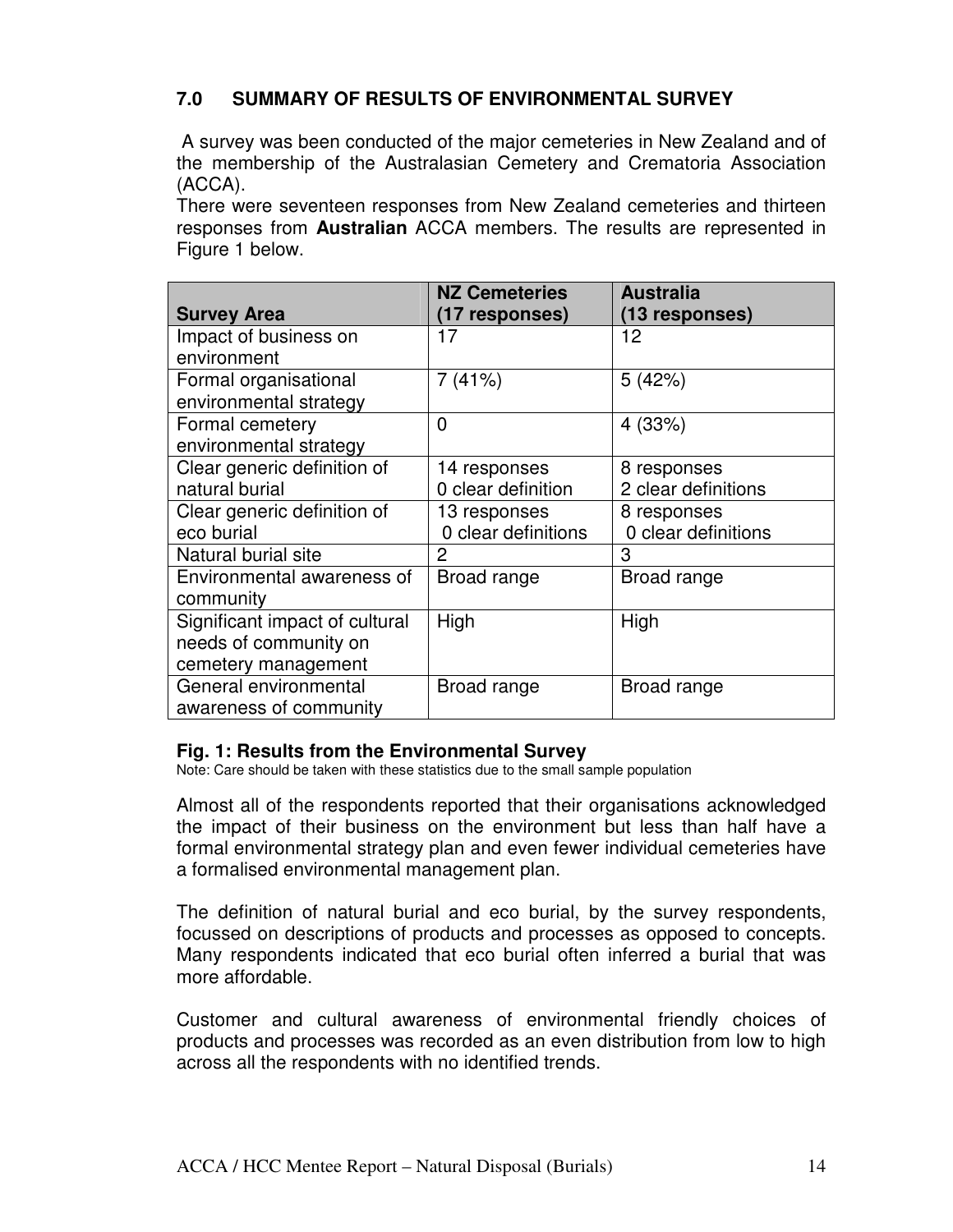# **8.0 OPPORTUNITIES FOR CEMETERIES**

The climate is ripening for both product development and environmental responsiveness aligned to strategy and legislative expectations and at the same time support growing customer preference. There is an opportunity for cemeteries to respond proactively in the provision of more environmentally sustainable choices from the "greening' of traditional burials through to building alliances with conservation organisations and identifying areas of land suitable for both burials and the introduction of indigenous flora and fauna, Establishing such "wildlife corridors" could be funded via contributions (fees) from the natural burials taking place.

# **9.0 GUIDELINES FOR NATURAL BURIAL STRATEGY**

Natural burial strategy should take into account the diverse nature and location of the businesses within the cemetery industry and provide guidelines that are adaptable to this diversity. This report recommends a ladder or tiered approach to strategy with level one being the "greening of conventional burials through to level five being the development of a natural burial ground. Even within the development of a natural burial ground there are a variety of levels at which a natural burial ground can be established within the Principles of Natural Burial. These further levels reflect an increasing commitment to sustainable operation the natural burial ground strategy is direct towards. The pinnacle of natural burial grounds being one that has an alliance with and embraces objectives directed at a restoration and conservation level.

A table representing a guide to the levels of strategy development can be found in Appendix 2.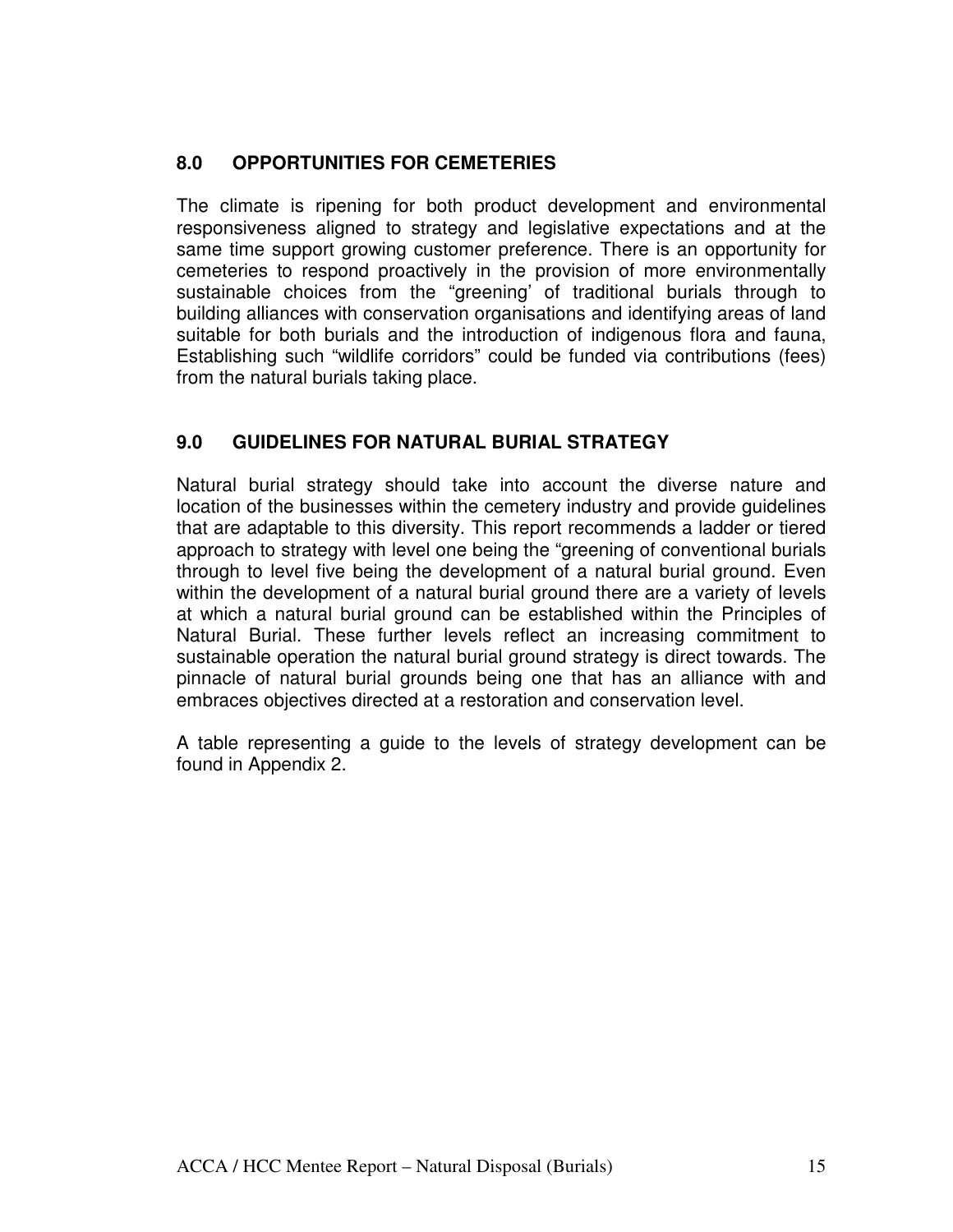# **10.0 PRINCIPLES OF NATURAL BURIAL**

The following concepts are accepted as normal practice for natural burial:

- $\circ$  Burial plot held in perpetuity.
- o The body is not embalmed.
- o The body is contained in a casket of untreated renewable materials such as pine, wicker or willow.
- o The fittings and contents of the casket (including clothing) all made of natural materials.
- o No beams or headstones or grave markers.
- o Clear plan and GPS / GIS records or similar or other reliable procedure for accurate body location.
- o Interment at single depth.
- $\circ$  The addition of soil rich in organic matter as back fill.
- o Fresh flowers only permitted as tributes.
- o Area reforested to reflect the local natural eco-system.
- o Ash interment either contained in an untreated renewable wood, silk or cardboard urn or directly into the soil as opposed to interment contained in the standard supplied plastic urn.

#### **Options**

- o Temporary memorials made of biodegradable or natural materials or no memorials.
- o Temporary natural biodegradable grave markers
- o The option of erecting an unpretentious centralised memorial to satisfy the need to memorialise.

# **11.0 PRACTICES FOR "GREENING" CONVENTIONAL BURIALS AND CEMETERY OPERATIONS**

The following concepts are accepted as normal practice for natural burial:

- $\circ$  The body is not embalmed.
- o The body is contained in a casket of untreated renewable materials such as pine, wicker or willow.
- o The fittings and contents of the casket contain all natural materials.
- o Interment at single depth.
- $\circ$  The addition of soil rich in organic matter as back fills.
- o Fresh flowers only permitted as tributes.
- o Ash interment either contained in an untreated renewable wood, silk or cardboard urn or directly into the soil as opposed to interment contained in the standard supplied plastic urn.
- o Donation (via pricing structure) made to conservation trusts for tree planting projects to offset greenhouse emissions of mechanical digging or cremation.
- o Locally sourced materials for memorials or no memorials.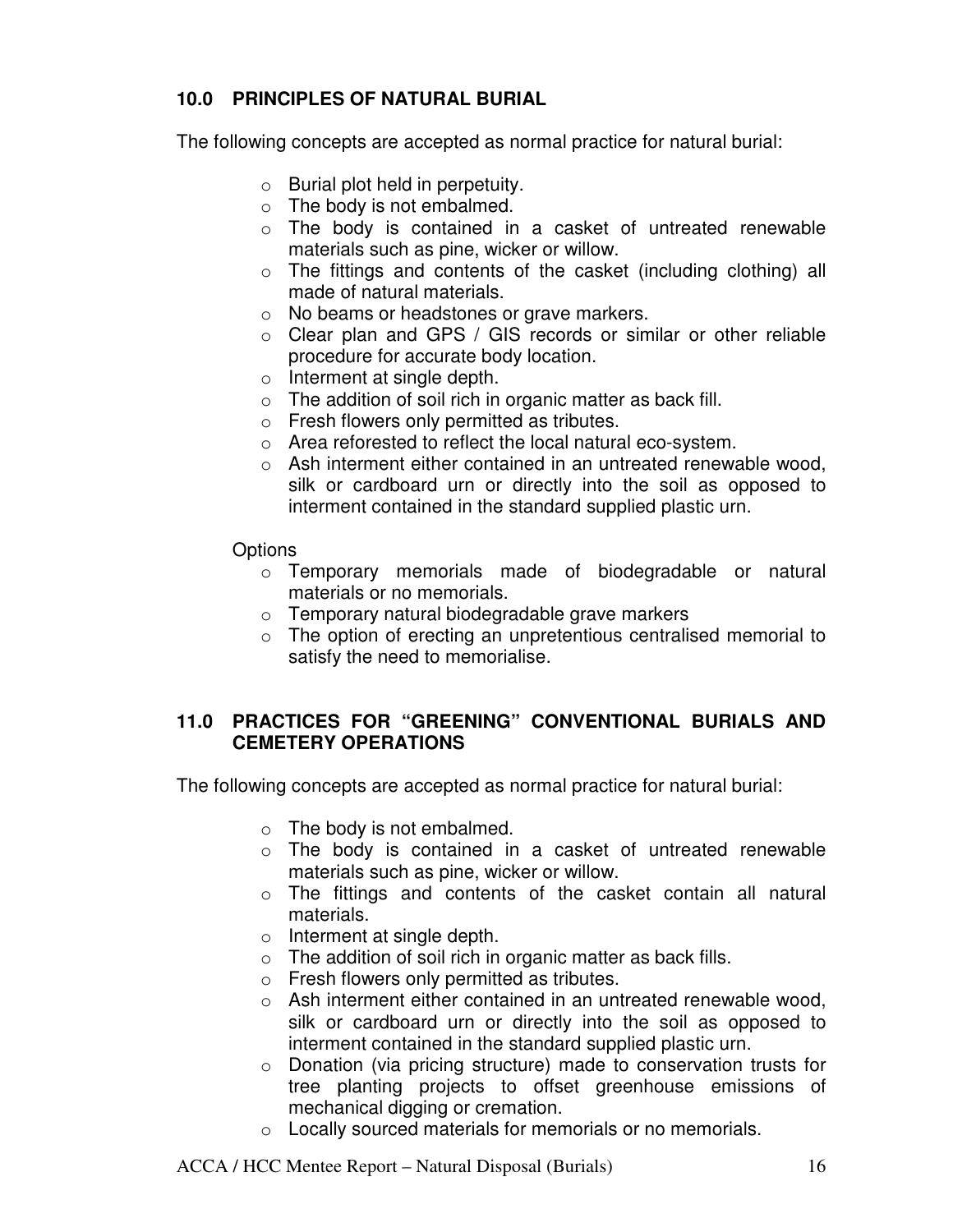# **12.0 CONSIDERATIONS IN ESTABLISHING NATURAL BURIAL SITES**

The following list contains some considerations when establishing burial sites:

- o Sustainability of rate of use
- o Capital Cost of land
- o Restoration of land
- o Alliances with conservation and restoration groups
- $\circ$  Infrastructure level and standard including:
	- Access for digging, interment and visitation (disability considerations)
	- Fencing
	- Landscape design intent statement
	- Storm water
	- Car parking
- o Plot location identification
	- Plot maps
	- GPS / GIS location
	- Grave markers
- o Management Plan
	- Reforestation and vegetation
	- Maintenance
	- Tribute management
- o Security
- o Marketing
- o Safety

# **13.0 GUIDELINES FOR NATURAL BURIAL POLICY**

Memorials to the deceased in the form of the planting of trees or memorial gardens is a well established practice and the nature and the design of such memorialisation is often unique to the flora, fauna, weather conditions and geographical location of the individual cemetery and country it is in. The policy proposed in Appendix 3 is a generic policy guideline that does not, for example, specify actual variety (flower, shrubs or trees) and levels of planting (one per plot), which may not reflect the local indigenous environment. This policy has been adapted by one that was adopted by the Kapiti Coast District Council, New Zealand.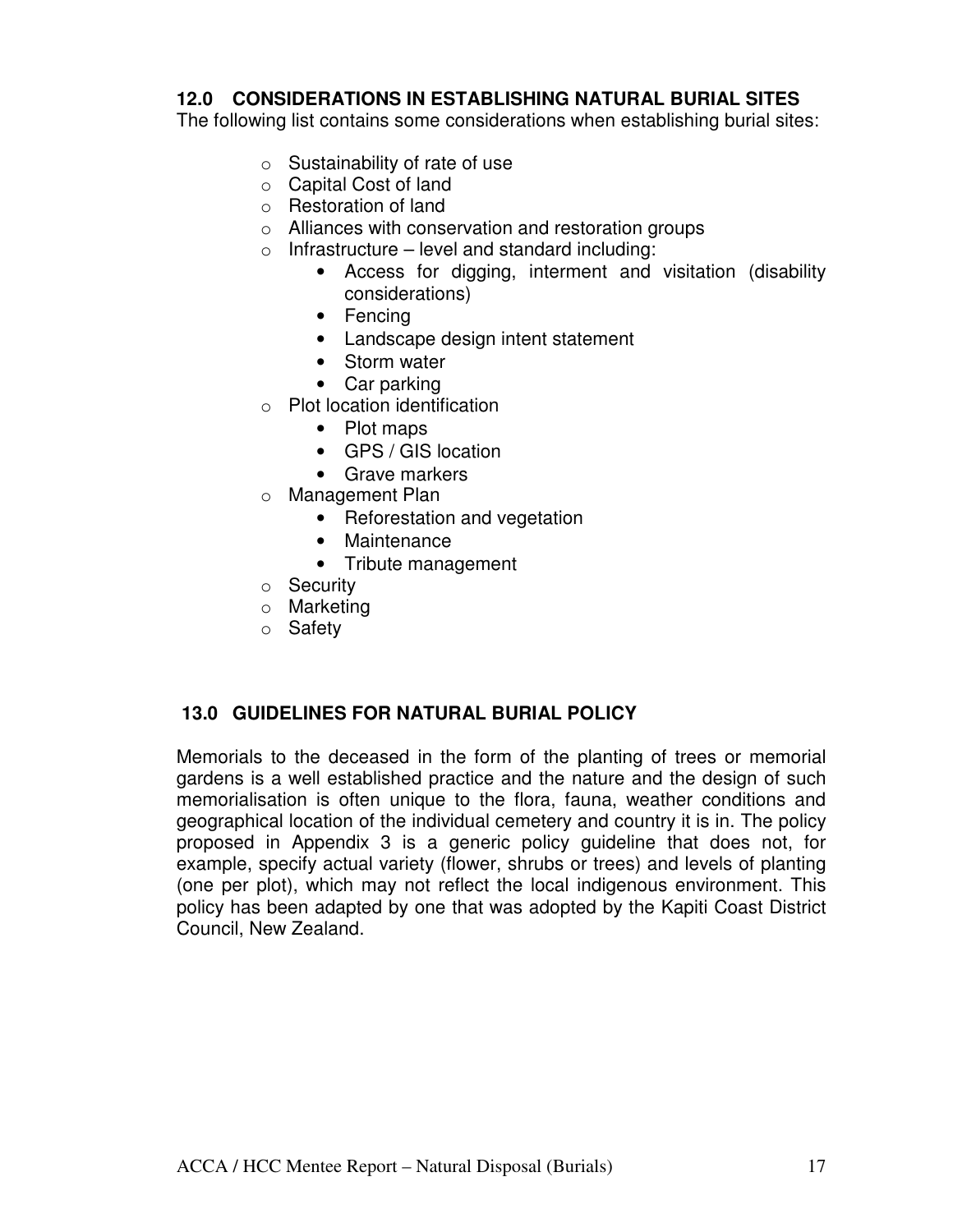#### **14.0 POTENTIAL ISSUES WITH NATURAL BURIAL GROUNDS**

A number of issues have been experienced in the administration of natural burial grounds. These include:

- $\circ$  The erection of non complying grave markers
- $\circ$  The placing of non complying memorabilia such as plastic, glass and ceramic materials
- $\circ$  Installation of other unauthorised memorials such as seats

It would appear that regardless of the information provided prior to and at the time of a natural burial, often the surviving family find it difficult to comply with the wishes and choices of the deceased. The need for memorialisation of some degree is prevalent amongst next-of-kin, relatives and friends, especially in the early period of the grieving process. This would appear to be an ongoing issue that requires careful consideration and continual marketing and education, in the management of natural burial grounds that do not have traditional forms of memorialisation.

In addition there are many myths that surround the processes of the handling and managing of the bodies' deceased persons. These myths relate to the impact on the environment of the processes and procedures that surround the preparation and presentation of the body and the final process of decomposition of the body. Such myths are often perpetuated through lack of understanding on the public's behalf, of the processes involved and sometimes a vested interest by key stakeholders in maintaining the status quo. There are, however, an increasing number of businesses who are responding to the changing needs of customer demand by developing and bringing to the market, products that assist the customer to achieve a burial that is more environmentally friendly. (24)

# **15.0 FAQ'S ON FACTORS IN ESTABLISHING AND MANAGING CEMETERIES AND NATURAL BURIAL GROUNDS**

#### **Impact on ground water and soil**

#### **Pathogenic organisms**

Bacteriological quality of groundwater depends on the soil type and the depth to the water table (9). Cemeteries that are built in medium-textured soil materials with a water table at a depth of at least 2.5m, with graves at the customary depth of 1.8m, leaving an unsaturated filter zone of 0.7m, should be void of groundwater contamination. A deep water table and fine-grain soil, preferably clay, are concluded to be ideal conditions to prevent leaching of organic contamination. Distances between potable water supplies and cemeteries in European countries are set at 15- 90metres and 10– 250metres in the United Kingdom, depending on water use.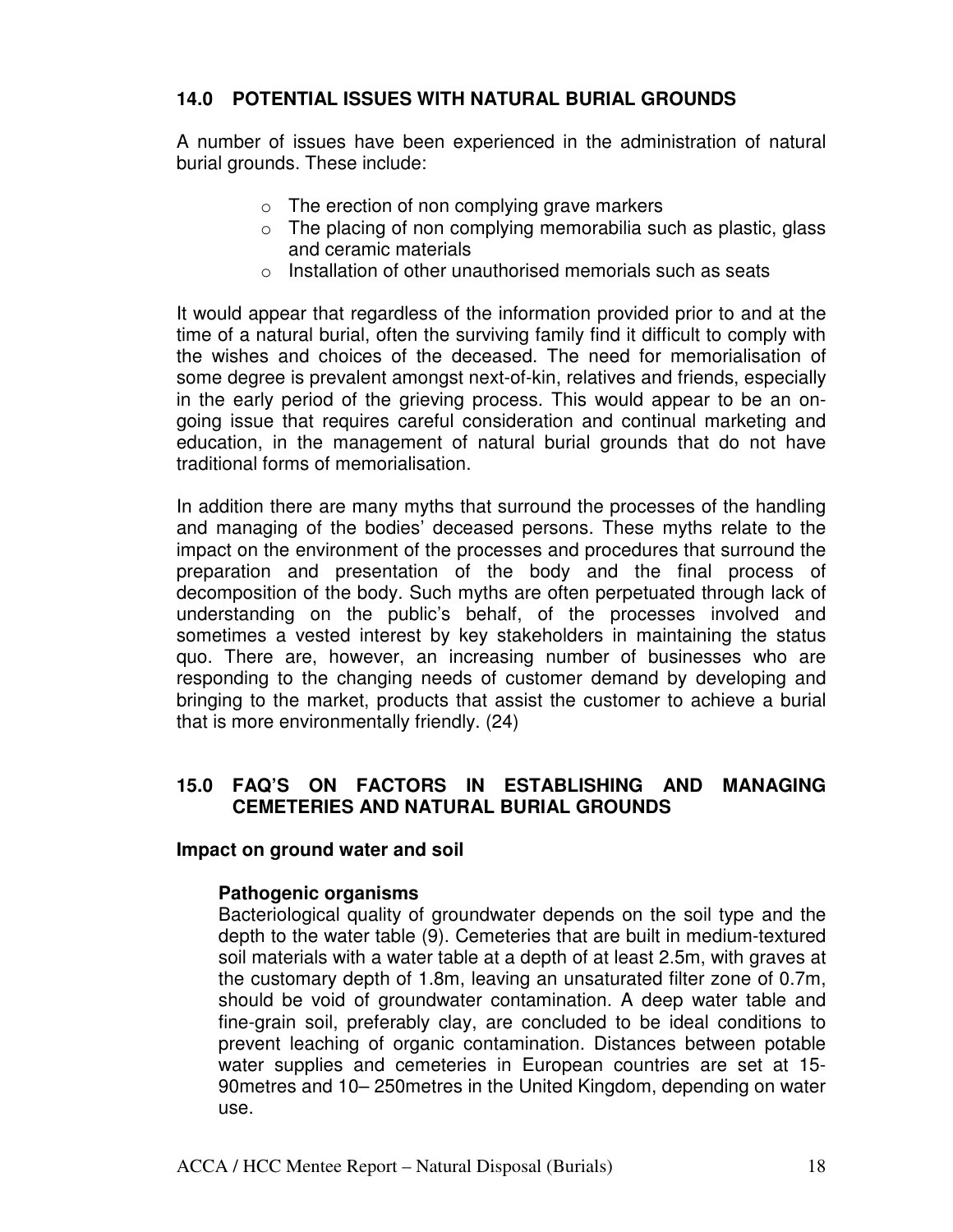Coliform bacteria in groundwater are considered an indicator of contamination by organic matter including faecal material and decomposing flesh. Microbial monitoring of groundwater has been reported in a number of studies in Australia, Brazil, Canada and Germany. These have been summarised in a technical report by Young et al (10) which concludes that the "general lack of evidence in the United Kingdom and elsewhere, of widespread pathogens in **groundwater** around burial grounds is due to the relative immobility and attenuation of organisms in the ground."

No data relating to the potential pathogenic pollution of **soil** from cemeteries has been found in the literature.

#### **Organic and inorganic chemical compounds**

Studies in the United Kingdom and the Netherlands (10) and Canada (11) (12) on organic and inorganic residues indicated low leaching potential and consequently no elevated levels of concern in either groundwater or soils for the accumulation or leaching of formaldehyde, methanol, arsenic, dissolved organic carbon, total organic carbon and heavy metals. The use of embalming products containing arsenic is now prohibited mitigating any potential contamination issue of this compound.

#### **General**

The United Kingdom is guided by a report aimed at informing operators and local authority planners on how to assess the potential pollution risks to ground water from new and existing cemetery developments (13). This extensive report covers standard cemetery burials and green burials and reports that location controls to comply with best practice should be implemented as follows:

- 250m distance from potable groundwater supply source
- 30m minimum distance from watercourse or spring
- **10m minimum distance from field drains**
- No burials in standing water

With pressures on cemetery land internationally including Australia, where there are varying lengths of interment and management practices of grave re-tenure and reuse, the practice of lift and deepen is used in some cemeteries. Dent and Knight (14) concluded that proposals for cemetery development and management generally did not seem to generate a high level of investigation and geoscientific focus; however, there was evidence that cemeteries must have buffer zones on all boundaries and more particularly on "topographic lows and lowermost portions of hydraulic gradients". Buffer zones should be larger in sandy soils compared to clayey soils but they proposed no specific recommendations for buffer zone size. Further, buffer zones should be planted with substantial deep-rooting, native trees that consume large volumes of ground water as opposed to lawns that are unlikely to do this and may also permit excessive infiltration. Dent and Kent proposed that there should be no interments at the cemetery boundary and a practice of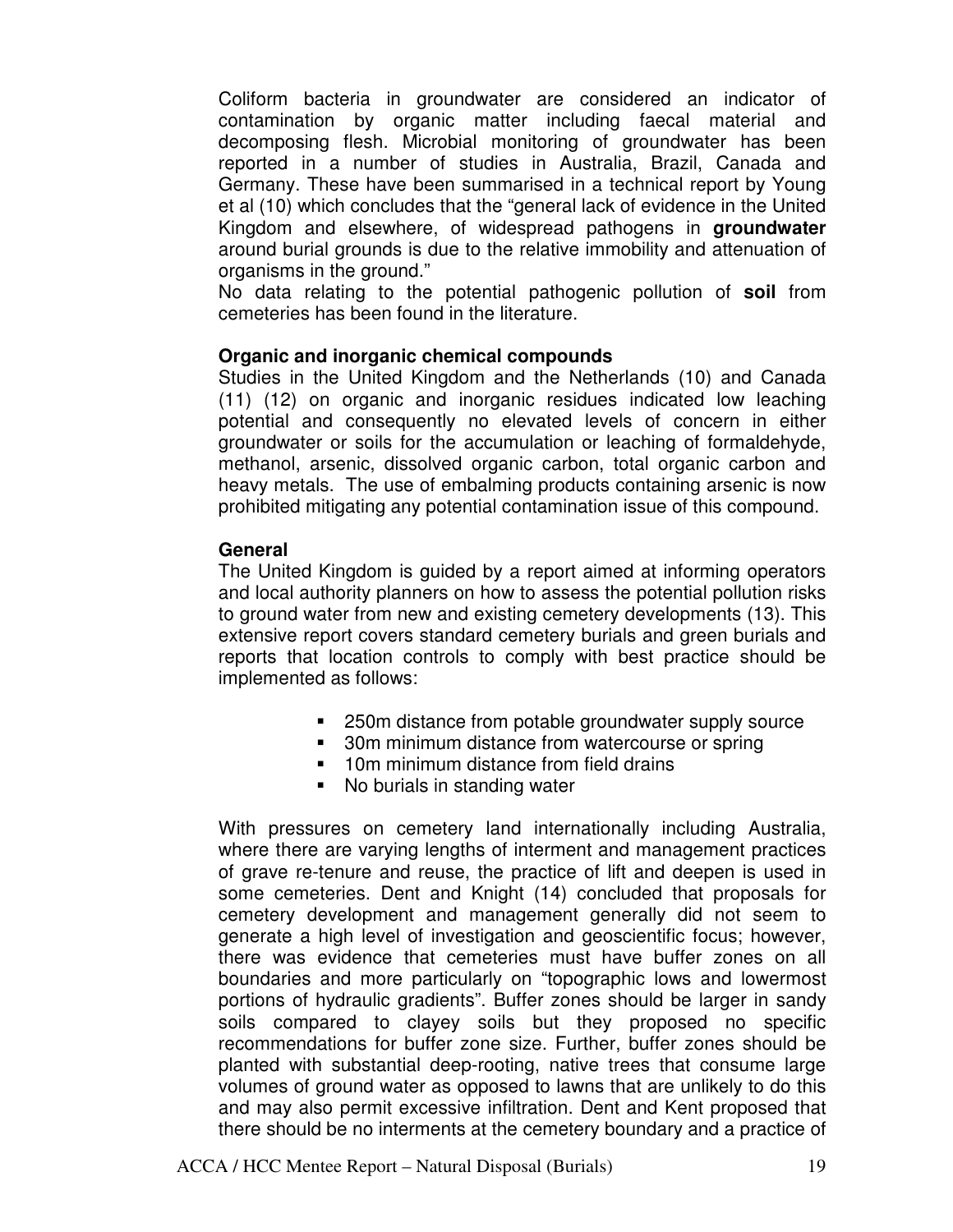developing cemeteries from the outside-in may assist in dispersing any deleterious solutes, microbiological organisms and nutrients.

#### **Health risks of dead bodies**

One of the most frequent questions raised when considering the burial of unembalmed bodies is the threat to the health of the people, including family members, who are likely to come into contact with the deceased's body. This issue is covered in many publications and by a variety of organisations including the World Health Organisation (15), the Natural Burial Association (16) and those studying the likelihood of infectious disease following disasters (17) (18). Despite consistent evidence and reassurance the question continues to be asked.

In reality the human body is host to many organisms of which occasionally some are pathogenic. When the body dies, the environment in which the pathogens live can no longer sustain them (15). However, this does not happen immediately, and transmission of infectious agents from a cadaver to a living person **may** occur. The infectious hazards for individuals or families who handle a body include tuberculosis, group A streptococcal infection, gastroenteritis, transmissible spongiform encephalopathies (such as Creutzfeldt-Jakob Disease), hepatitis B, hepatitis C, HIV infection and possibly meningitis and septicaemia (especially meningococcal) (15). Although some of these diseases are highly contagious, their causative agents are **unable to survive long in the human body following death**. Microorganisms involved in the decay process (putrefaction) are not pathogenic.

Further, information published by Nehring et al (18) indicates the potential prevalence of pathogenic sterility in three cases at 9 days, 17 days and 35 days postmortem respectively, where patient death was due to degenerative and moribund organ failure in the absence of pathogenic infection.

If the bacterial status of the body of the deceased is known to be non pathological, such a body can be confidently handled with the normal care and precaution from contamination from any leaking body fluids including blood.

#### **Formaldehyde and embalming**

The process of embalming is undertaken for three purposes; presentation, preservation and sanitation. There is no legislation in New Zealand or Australia that requires a body to be embalmed. In unusual circumstances, such as those where a body is required to be kept for an extended period of time, embalming may be advised.

Formaldehyde based preservative is used in the embalming process and is produced and supplied as a water based solution containing variable amounts of methanol (alcohol), surfactants and organics dyes. Almost all of the formaldehyde is used up as the primary ingredient in the embalming procedure with the main purpose of retaining as much formaldehyde in the body tissue as possible so as to inactivate enzymes and bacteria and react with the body proteins to harden and preserve the body. Alcohols are biodegradable at various rates as are surfactants and organic dyes.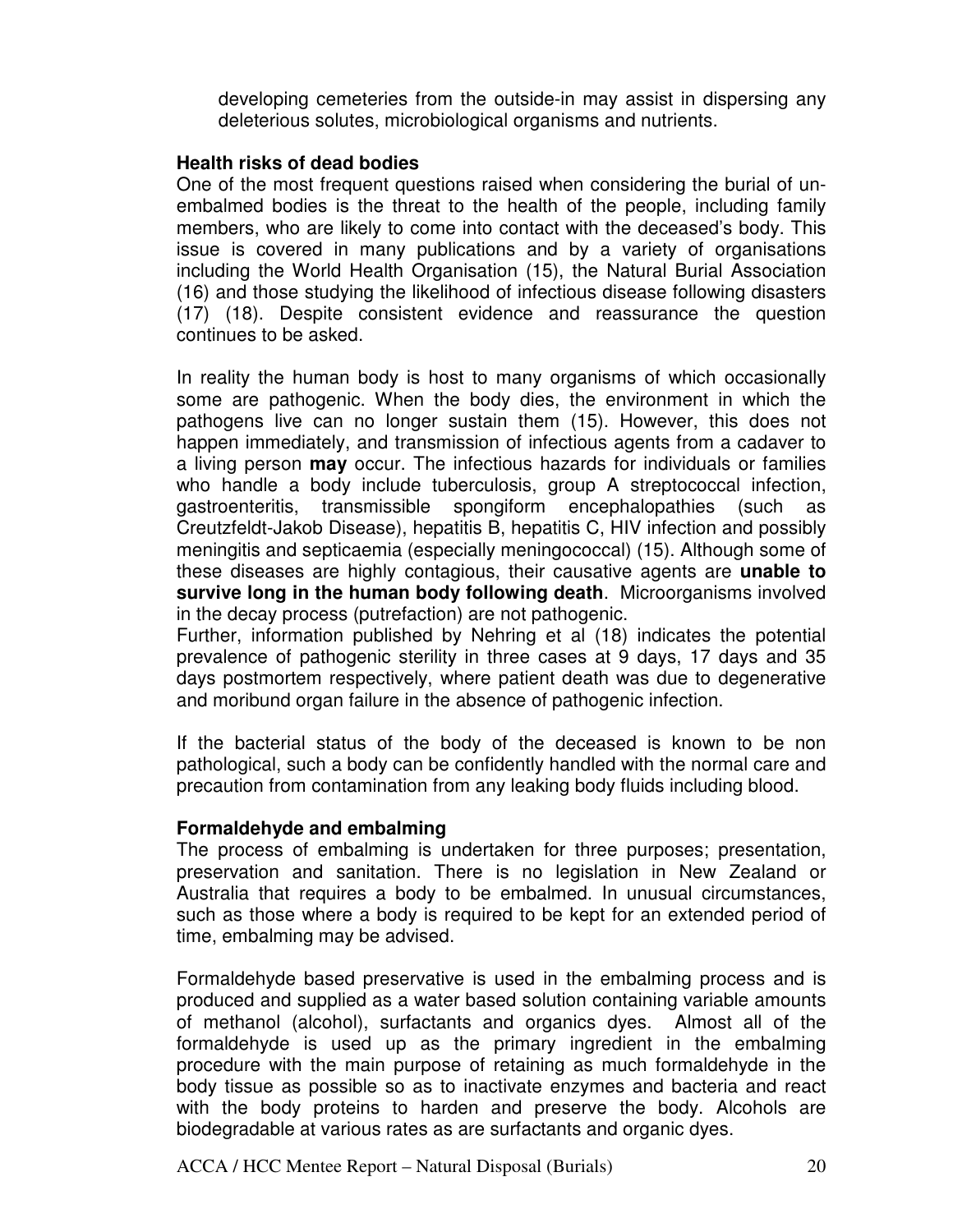Formaldehyde is registered as a hazardous substance with the greatest potential effect on the embalmer. Some studies have indicated a higher incidence in nose and throat cancer in people exposed to formaldehyde in workplace air. This has not been confirmed in other studies; however, the Department of Health and Human Services in the U.S. has determined that formaldehyde may reasonably be considered a carcinogen (23).

Formaldehyde can enter the body by inhalation, ingestion or adsorption through skin. Formaldehyde is quickly absorbed from the nose and the upper part of the lungs and very quickly absorbed when ingested. Very small amounts are probably absorbed from formaldehyde that comes in contact with the skin. Once absorbed formaldehyde is very quickly broken down. Almost every tissue in the body has the ability to break down formaldehyde and it is usually converted to a non-toxic chemical formic acid, which is excreted in the urine and carbon dioxide that is breathed out of the body. Formaldehyde can also be broken down so the body can use it to make larger molecules needed in tissues, or it can attach to deoxyribonucleic acid (DNA) or to protein in the body. It is not stored in fat. Formaldehyde in the air breaks down during the day and does not build up in plants and animals.

Formaldehyde use is well established in New Zealand and Australia while the European Union decided on September 22, 2007 to ban formaldehyde use throughout Europe due to its potential hazardous properties.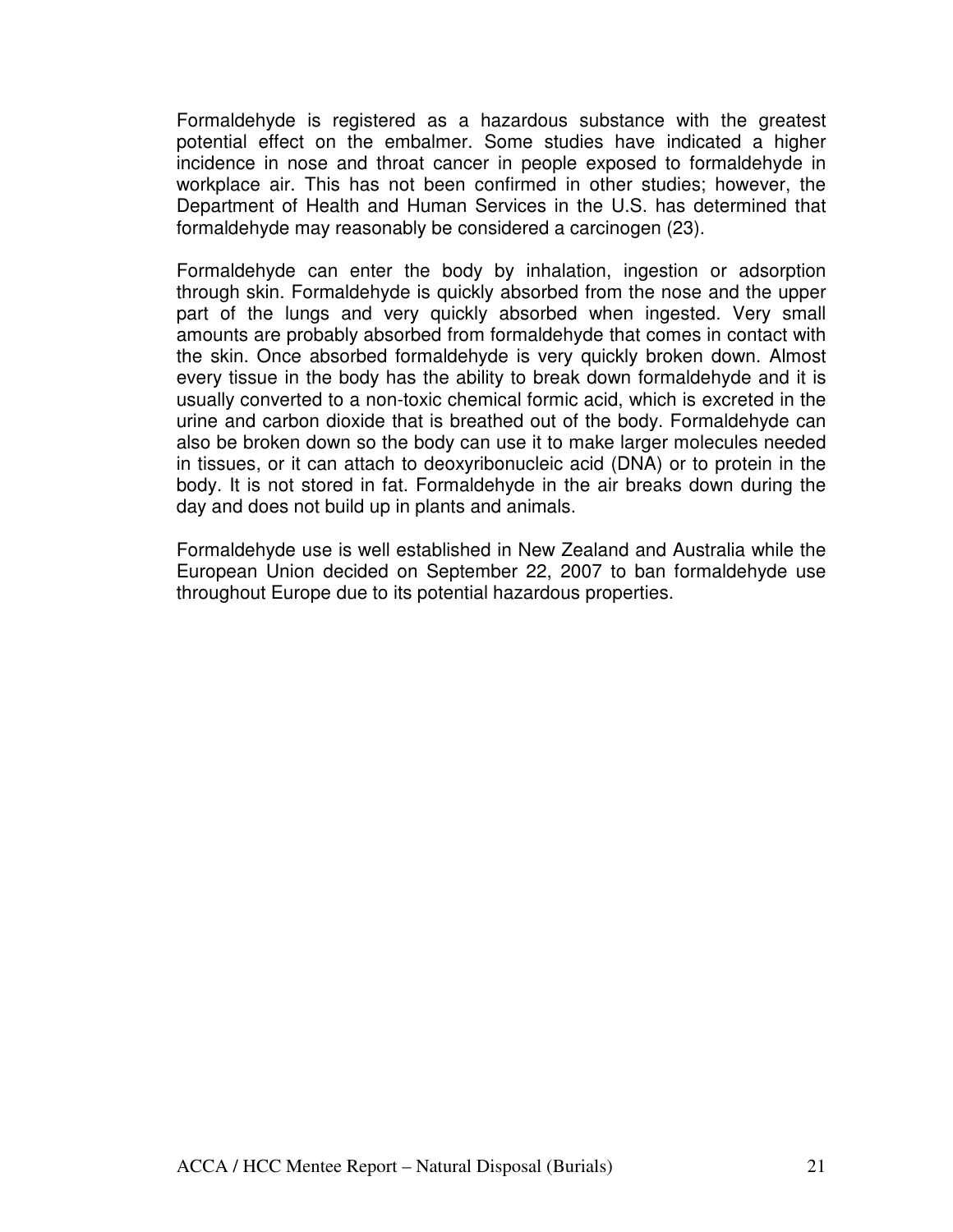#### **REFERENCES**

- 1. Pitt, R. (Summer 07/08) Environmental Footprint Study: Burial v Cremation. ACCA News.
- 2. GHD Pty Ltd 2007. Level 8, 68 Grenfell Street, Adelaide, SA 5000
- 3. The Greening of Government Operations (GOGO) Framework (2003). Government of South Australia.
- 4. Zero Waste resources: Retrieved from http://www.zerowaste.co.nz/default,councils.sm;jsessionid=445DC1043 D04A6DB06D22D13E58A3A56
- 5. United Nations. (1987). Report of the World Commission on Environment and Development. General Assembly Resolution 42/187, 11 December 1987.
- 6. Hasna, A. M. (2008) Dimensions of sustainability. Journal of Engineering for Sustainable Development: Energy, Environment, and Health. Volume 2 (1), 47-57.
- 7. Rahil, P. (Spring 2008). Mercury Rising? Analyzing Emissions and the Cremation Process 2008. Cremationist, Vol. 44, No 2, 6-7.
- 8. U.S EPA Report. National Mercury Emission Rates by Category. U.S EPA Best Point Estimated of 1994-1995.
- 9. Pacheco, A., Mendes. J.M.B., Martins. T., Hassuda. S. & Kimmelmann. A.A. (1991). Cemeteries - A potential risk to groundwater. Water Science Technology, Vol. 24, No. 11, 97-104.
- 10. Young, C.P., Blackmore, K.M., Reynolds, P. & Leavens. A. (1999). Environmental Agency R&D Technical Report Pollution potential of cemeteries – Draft Guidance pp. 233. ISBN: 1 85705 021 5.
- 11. Soo Chan, G., Scafe, M. & Emani, S. (1992). Cemeteries and groundwater: An examination of the potential contamination of groundwater by preservatives containing formaldehyde. Water Resources Branch, Ontario Ministry of the Environment, Queen's Printer for Ontario, ISBN 0-7729-9199-5.
- 12. Beck Consultants Ltd. (1992) Soil and Groundwater Quality Study of the Mount Pleasant Cemetery. Prepared for Commemorative Services of Canada and Arbor Capital Inc.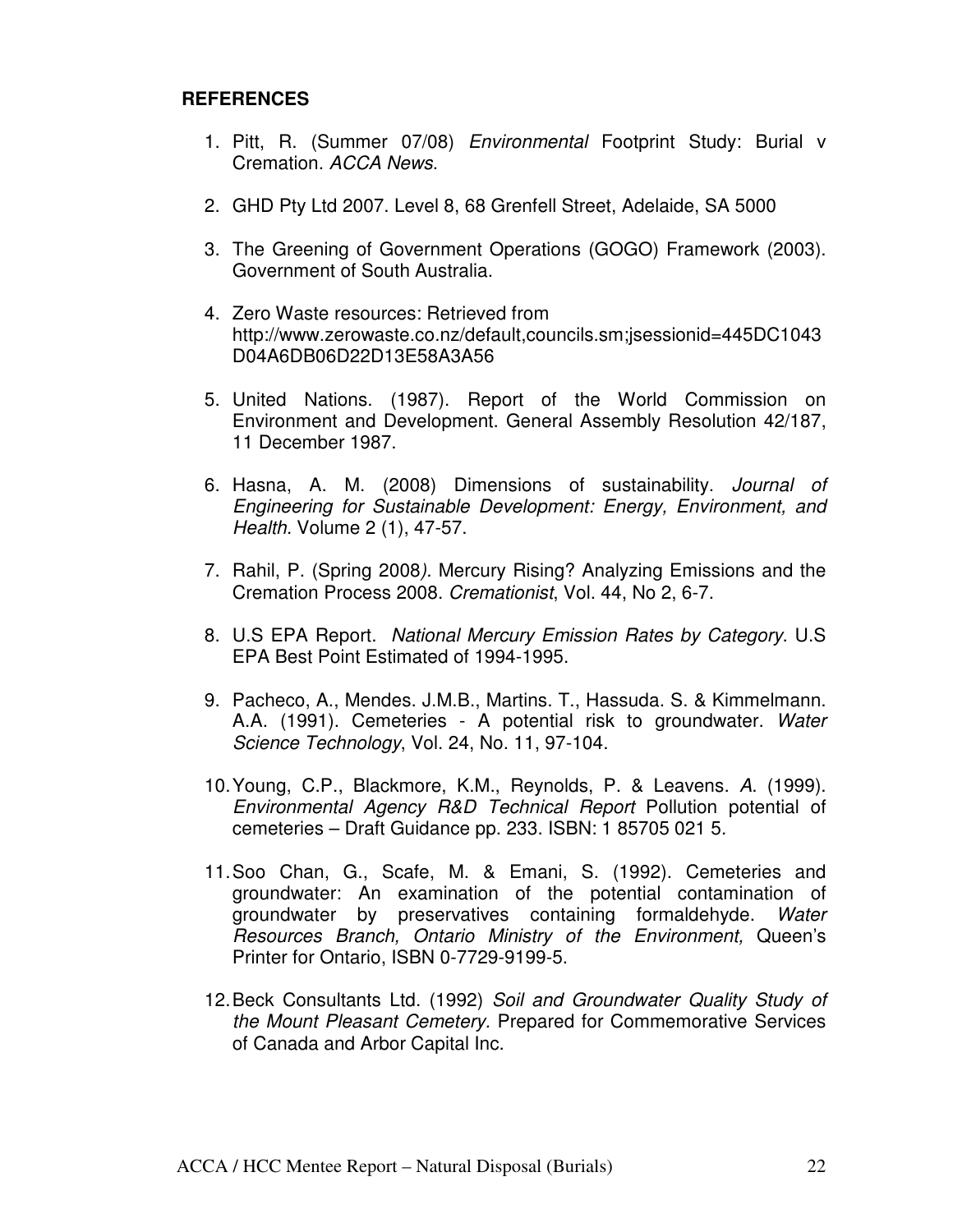- 13. Science Group: Air, Land & Water. (2004). Assessing the groundwater pollution potential of cemetery developments. Environment Agency 2004. Retrieved from www.environment-agency.gov.uk
- 14. Dent, B.B. & Knight. M. J. (1998). Cemeteries: A special kind of landfill. The context of their sustainable management. Proceedings, International Groundwater Conference. Published by International Association of Hydrologists, Australian National Chapter, Melbourne, Victoria, Australia, ISBN 0646351273.
- 15. Mortuary Service and Handling of the Dead. Chpt. 14,198 201. Retrieved from http://www.who.int/water\_sanitation\_health/hygiene/emergencies/em20 02chap14.pdf
- 16. Talking about dead bodies; Risk communication after catastrophe. Retrieved from http://www.psandman.com/col/tsunami2.htm
- 17. Morgan. O. (2004) Infectious disease risks from dead bodies following natural disasters. Rev Panam Salud Publica, Pan Am Journal of Public Health, 15 (4). Retrieved from http://publications.paho.org/english/dead\_bodies.pdf
- 18. Nehring. J.R., Sheridan. M.F., Funk. W.F. & Alderson. G.L. (1971). Studies in postmortem Bacteriology: 1. Necropsy sterility in three patients as long as thirty five days postmortem. American Journal of Clinical Pathology, vol. 55, pp 12-16.
- 19. Natural Burial Limited. Retrieved from http://www.naturalburials.co.nz
- 20. How to green a natural burial. Retrieved from http://www.naturalburials.co.nz/index.php?page=media7
- 21. Guidelines for Natural Burials. Retrieved from http://www.naturalburials.co.nz/index.php?page=naturalCemSummary
- 22. Code of Practice for Natural Cemeteries. Retrieved from http://www.naturalburials.co.nz/index.php?page=natCemPrinciples
- 23. Agency of Toxic Substances and Disease Registry. (1999). Toxicological profile for formaldehyde. Atlanta, GA: U.S. Department of Health and Human Services, Public Health Services. Retrieve from http://www.atsdr.cdc.gov/toxprofiles/tp111.pdf
- 24. MacLennan. L. (2008). Plan for enviro-friendly burials. Retrieved from http://www.abc.net.au/news/stories/2008/05/09/2240680.htm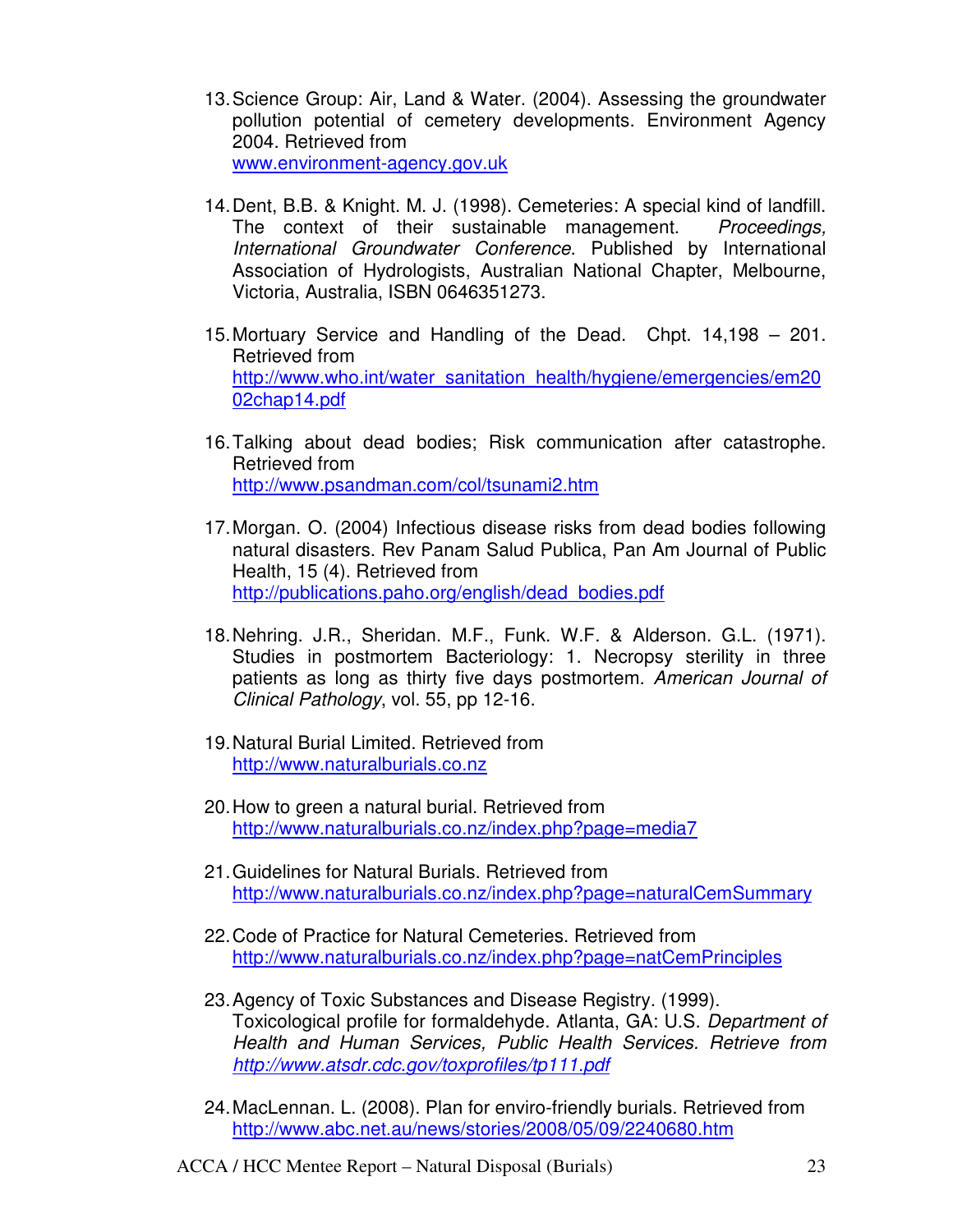#### **BIBLIOGRAPHY**

Centennial Park Cemetery Authority. Report for Environmental Footprint Study: Cremation vs. Burial, Final Report. Supplied by Bryan Elliott Chief Executive Officer, Centennial Park Cemetery Authority.

Lilydale Cemeteries Trust. Natural Burials Policy. Wal Maguire, CEO Lilydale Cemeteries Trust 126-128 Victoria Rd, Lilydale, Victoria, Australia.

Metropolitan Cemeteries Board, Perth, Western Australia; Environmental Management System. Supplied by Peter Deague, CEO Metropolitan Cemeteries Board.

Metropolitan Cemeteries Board, Perth, Western Australia; Sustainability Strategy. Supplied by Peter Deague, Metropolitan Cemeteries Board.

Adelaide Cemeteries Authority. The Concept of Natural (Bushland) Burial.

The Natural Death Centre (2003). The Natural Death Handbook. Random House.

Grave Matters. A Journey through the Modern Funeral Industry to a Natural Way of Burial. Mark Harris. ISBN – 13: 978-0-7432-7768-6

Personal Communication with Wal Maguire, Lilydale Cemeteries Trust, Lilydale, Victoria.

Code of Practice of the Association of Natural Burial Grounds.

Kapiti Coast District Council (2007). Natural Burial Policy. Kapiti Coast District Council, New Zealand.

#### **ACKNOWLEDGEMENTS**

A thank you to all those in the industry, both in New Zealand and Australia, who shared their information through the survey and follow up personal communication. This has contributed to the quality of this report. To Wal Maquire Lilydale, Brian Elliot Centennial Park and Peter Deague, Metropolitan Cemeteries Board, WA for the extra material and responses to my email questions. To Mark Blackham, Natural Burials Director, Wellington for sharing his experience in setting up Makara.

A special thanks to Eric Heapy for his confidence in my ability and facilitating the opportunity to participate in the mentor programme and Graeme Cummins for his valuable time as a sounding board offering guidance and grounding.

Thank you to the ACCA Board for the opportunity to participate in the mentoring programme. This programme provides a very unique opportunity to leverage off the collective industry knowledge and experience in providing knowledge and skills to an individual and added value to ACCA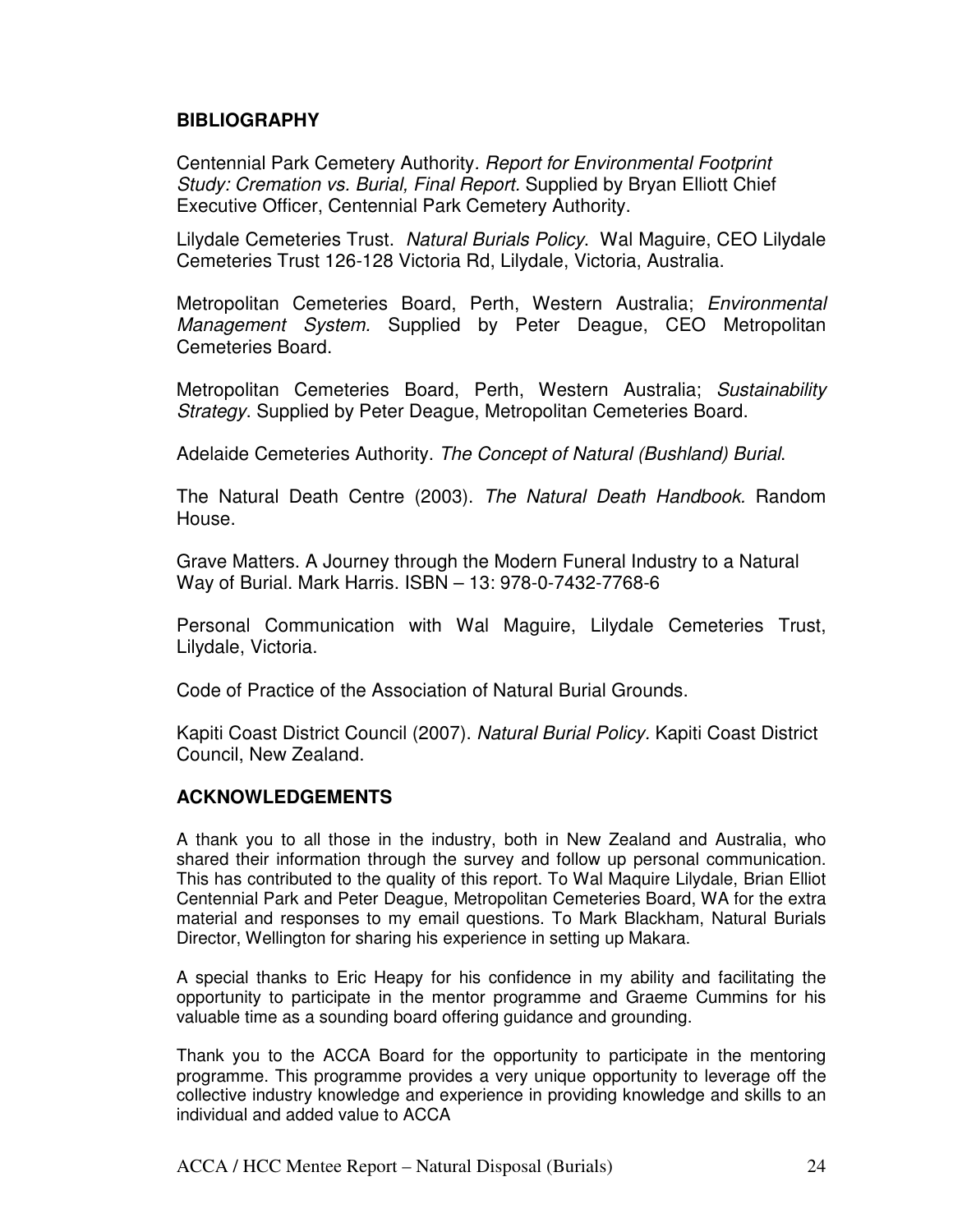#### **APPENDIX 1 PEST Analysis (**External Drivers)

#### **Political**

- Kyoto Protocol
- National Kyoto Protocol reporting standards (New Zealand and Australia)
- **EXECO Waste Strategy** Greening of Government Organisations
- **EXEC** Local and State Government Act requirements
- **Hamilton City Council Strategic Framework**
- **Bylaw governance**

#### **Economic**

- **Waste removal from site**
- **Water and energy use improvements**
- **Increasing fossil fuel costs**
- Increasing cost of emission control and compliance.
- **Efficient use of land**
- **Sustainability**

#### **Social**

- Ethnic diversity.
- **Increasing awareness and receptiveness of public in the areas** of environmental risk impact and greenhouse gas emissions.
- Society has become more demanding of the products offered by local bodies and does not readily accept the status quo.
- Genealogy has become increasingly popular, increasing the interest in plot location, memorialisation and maintenance.

#### **Technology**

- Increasing tools and techniques to assess and measure environmental risk impact and green-house gas emissions of business activities.
- **Electronic data capture systems of plot location and client** records becoming more sophisticated.
- **Potential of e-memorials on the genealogy demand for access** to information of the deceased

#### **Environment**

- **Increase demand for more environmentally sustainable** practices.
- **Increased awareness and more rigorous implementation of** monitoring of environmental resource consent requirements.
- Overseas trends away from crematoria due to environmental impact of emissions.
- **Trends towards becoming carbon neutral or offset carbon** emissions – tree planting for every cremation that occurs – cost built into cremation cost.
- **•** Overseas trends seeking more environmentally sustainable ways of interment and management.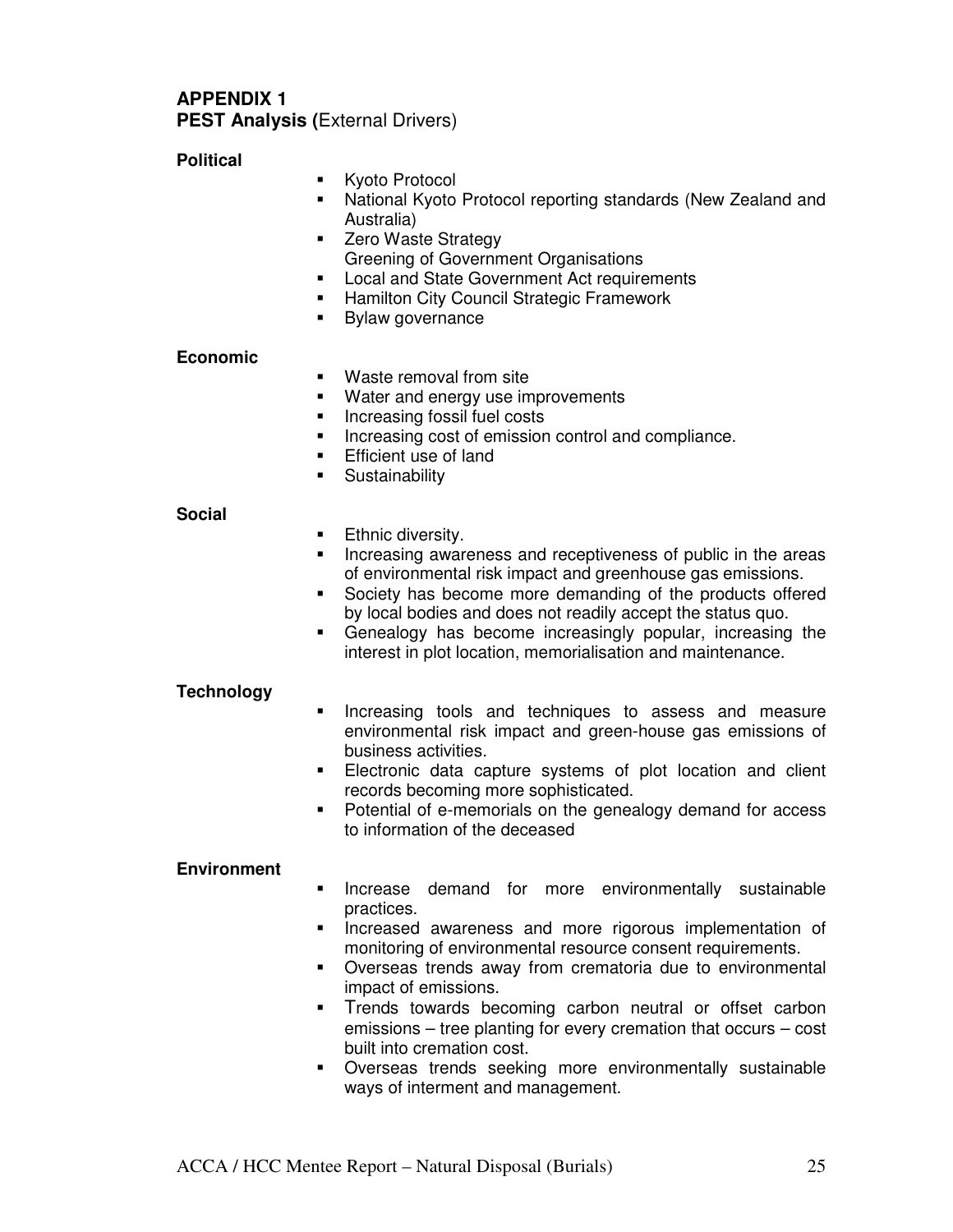# **APPENDIX 2 Guidelines for Natural Burial Strategy**

| Level 1            | "Greening" of conventional burials                                                                                                                            |  |  |  |
|--------------------|---------------------------------------------------------------------------------------------------------------------------------------------------------------|--|--|--|
|                    | Assessment of operation for practices that can be "greened" (with minimal resource requirement)                                                               |  |  |  |
|                    | Stakeholder consultation where applicable                                                                                                                     |  |  |  |
|                    | Establish policy and protocols for operational practices that "green" the business.                                                                           |  |  |  |
|                    | Communicate, train, educate and market                                                                                                                        |  |  |  |
|                    | Measure, monitor and review                                                                                                                                   |  |  |  |
| Level <sub>2</sub> | Develop a formal Environmental Management Strategy.                                                                                                           |  |  |  |
|                    | Identify and understand the (complex) environmental issues.                                                                                                   |  |  |  |
|                    | PEST & SWOT analysis                                                                                                                                          |  |  |  |
|                    | Identify organisational environmental strategy plan and link to this                                                                                          |  |  |  |
|                    | Develop and Complete an Environmental Management Strategy Plan for cemetery                                                                                   |  |  |  |
|                    | Adopt, Review                                                                                                                                                 |  |  |  |
| Level <sub>3</sub> | Implementation of Environmental Strategy Plan to improve<br>sustainable                                                                                       |  |  |  |
|                    | environmental performance of business (include natural burial strategy).                                                                                      |  |  |  |
|                    | Develop Policy and Protocols for operational implementation to include:                                                                                       |  |  |  |
|                    | Waste management / maximise recycling and green waste use<br>$\circ$                                                                                          |  |  |  |
|                    | Optimal energy use<br>$\circ$                                                                                                                                 |  |  |  |
|                    | Optimise water use, collection and conservation<br>$\circ$                                                                                                    |  |  |  |
|                    | Environmental building practices<br>$\circ$                                                                                                                   |  |  |  |
|                    | Decrease fossil fuel use<br>$\circ$                                                                                                                           |  |  |  |
|                    | <b>Education and Marketing</b><br>$\circ$                                                                                                                     |  |  |  |
|                    | Communicate, train, educate and market                                                                                                                        |  |  |  |
|                    | Measure, monitor and review                                                                                                                                   |  |  |  |
| Level 4            | Calculation of environmental impact risk and greenhouse gas emissions                                                                                         |  |  |  |
|                    | calculation of operations.                                                                                                                                    |  |  |  |
|                    | Measure the environmental impact risk and greenhouse gas emissions calculation of operations                                                                  |  |  |  |
|                    | using the GHD model. Assess<br><b>Burials</b><br>$\circ$                                                                                                      |  |  |  |
|                    | Cremations<br>$\Omega$                                                                                                                                        |  |  |  |
|                    | Cremation + Ash Interment Assessment                                                                                                                          |  |  |  |
|                    | Develop a policy and protocol to mitigate risk impact and offset carbon emissions.                                                                            |  |  |  |
|                    | Communicate, train, educate and market                                                                                                                        |  |  |  |
|                    | Measure, monitor and review                                                                                                                                   |  |  |  |
| Level 5            | <b>Natural Burial Cemetery Development</b>                                                                                                                    |  |  |  |
|                    | Stakeholder consultation                                                                                                                                      |  |  |  |
|                    | Develop policy and protocols for natural burial grounds.                                                                                                      |  |  |  |
|                    | Principles and objectives<br>$\circ$                                                                                                                          |  |  |  |
|                    | Goals<br>$\circ$<br>Conditions for natural burials                                                                                                            |  |  |  |
|                    | Legal requirements<br>$\circ$                                                                                                                                 |  |  |  |
|                    | Adoption of policy<br>$\circ$                                                                                                                                 |  |  |  |
|                    | Implementation of policy<br>$\circ$                                                                                                                           |  |  |  |
|                    | Review of policy<br>$\circ$                                                                                                                                   |  |  |  |
|                    | Identifying land for natural burials. Consider alliance organisations and levels of commitment to<br>sustainability i.e. stand alone conservation objectives. |  |  |  |
|                    | Procurement of site                                                                                                                                           |  |  |  |
|                    | Formal planning and preparation of site                                                                                                                       |  |  |  |
|                    | Landscape plan                                                                                                                                                |  |  |  |
|                    | Site preparation                                                                                                                                              |  |  |  |
|                    | Plot location                                                                                                                                                 |  |  |  |
|                    | Site maintenance                                                                                                                                              |  |  |  |
|                    | Memorialisation options                                                                                                                                       |  |  |  |
|                    | Set fees and charges                                                                                                                                          |  |  |  |
|                    | Communicate, train, educate and market                                                                                                                        |  |  |  |
|                    | Measure, monitor and review                                                                                                                                   |  |  |  |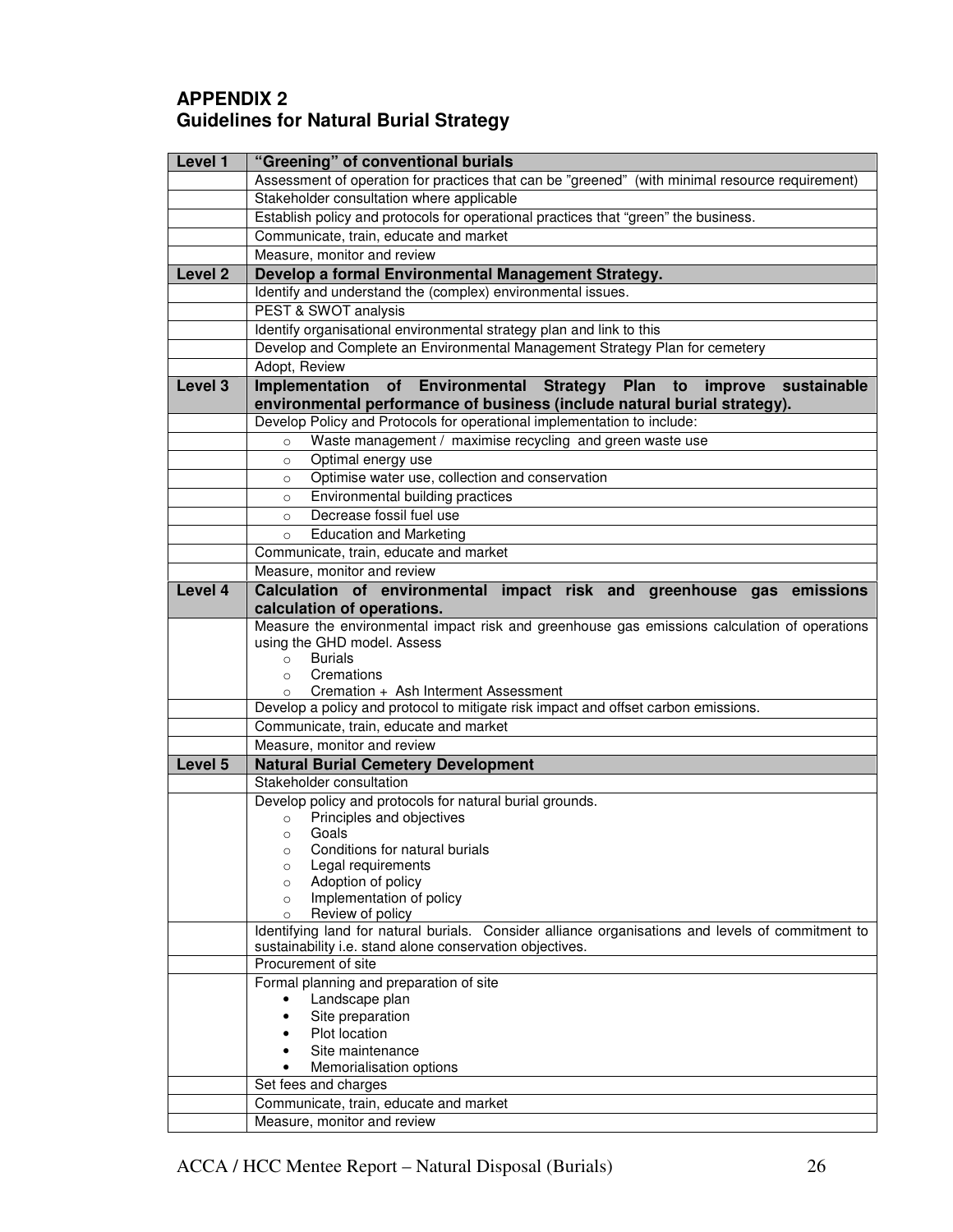#### **APPENDIX 3 Natural Burial Policy Guidelines**

# **NATURAL BURIAL POLICY GUIDELINES**

#### **1. Principles and Objectives**

The objective of natural burial is to facilitate the burial of a body in a manner that conforms to the usual or ordinary course of nature and adds to the biodiversity of the area.

At all times the materials and processes used to contain, transport and inter a body for natural burial must maintain the principles of dignity and respect; for the deceased in their desire for a natural burial and for the attending family and members of the public.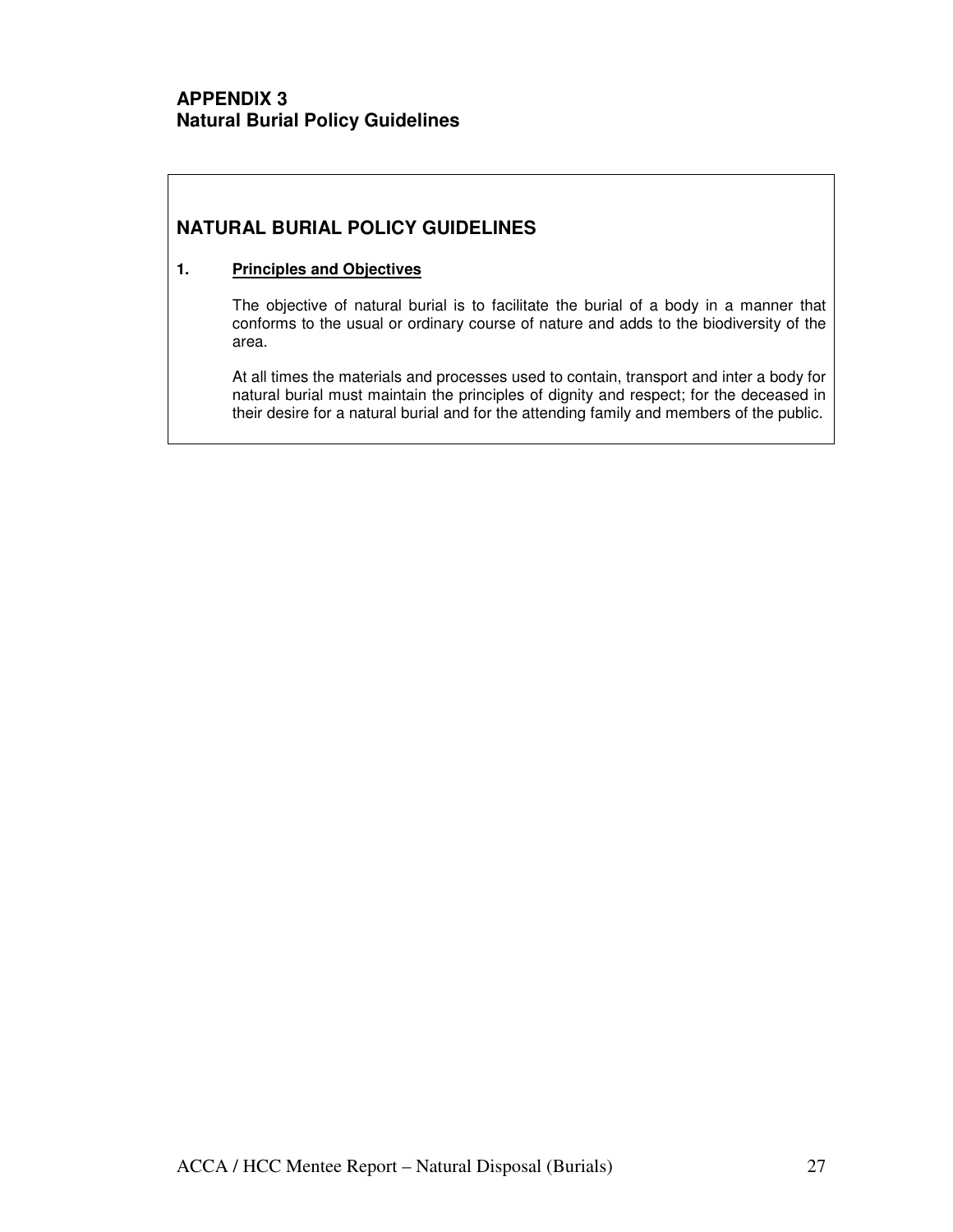# **NATURAL BURIAL POLICY GUIDELINES**

#### **2 Goals**

2.1 To provide people with a choice of an alternative burial type.

The cemetery shall provide an area of land set aside for the purpose of natural burial. The cemetery may undertake to precede this provision by educating the public and commencing with "greening" its conventional burial practices. The Conditions for Natural Burials in Part 3 of these guidelines may be used as a reference for this undertaking.

2.2 To reduce the impact of conventional burial and cremations on the environment.

To support this objective no embalming of the body will be permitted and only biodegradable receptacles and contents of receptacles will be permitted. Burial sites will be planted with indigenous flora.

Burial shall be at a depth and in a layer of soil high in organic matter to facilitate more rapid natural decomposition.

2.3 To maintain or enhance the quality of the natural environment.

A green field site is required. Land that is not normally suitable for conventional burial but ideal for reforestation may be identified as fit for natural burials. Plots will be laid out in a similar way as a conventional cemetery but reforestation will be used in place of traditional memorial practices. Additional flora may be grown around the plot to create a green or natural setting that will provide a haven for fauna in the future. Depending on the individual natural burial management plan, plots may not necessarily be used for a second interment due the programme of reforestation. Plot location may be recorded using GPS / GIS technology or similar.

2.4 To achieve rapid and real return of the body to the earth.

Natural burial is defined as burial than conforms to the ordinary course of nature. The aim is to return the body to the soil as quickly as would naturally occur. The absence of embalming and the addition of organically rich soil to fill the plot may assist this.

2.5 To provide a more affordable and sustainable alternative to conventional burial.

Natural burial aims to lower the environmental impact risk and carbon footprint of burial, in the reduction of use of fossil fuels. In the absence of embalming and the use of caskets that are simpler and less ornate, a reduction in cost may be reflected. More marginal land may be used, as grave sites do not need to be on flat or gentle gradients and can be placed in a more informal layout to use up available space should the contour of the land dictate.

2.6 To ensure low ongoing sustainable maintenance requirements

Less maintenance will be carried out in a natural burial cemetery due to the reduced need for landscaping, plot manicuring, headstone upkeep and memorabilia management. Natural cemeteries do not required regular mowing and only require minimal upkeep such as initial watering, tending of juvenile trees and weed control.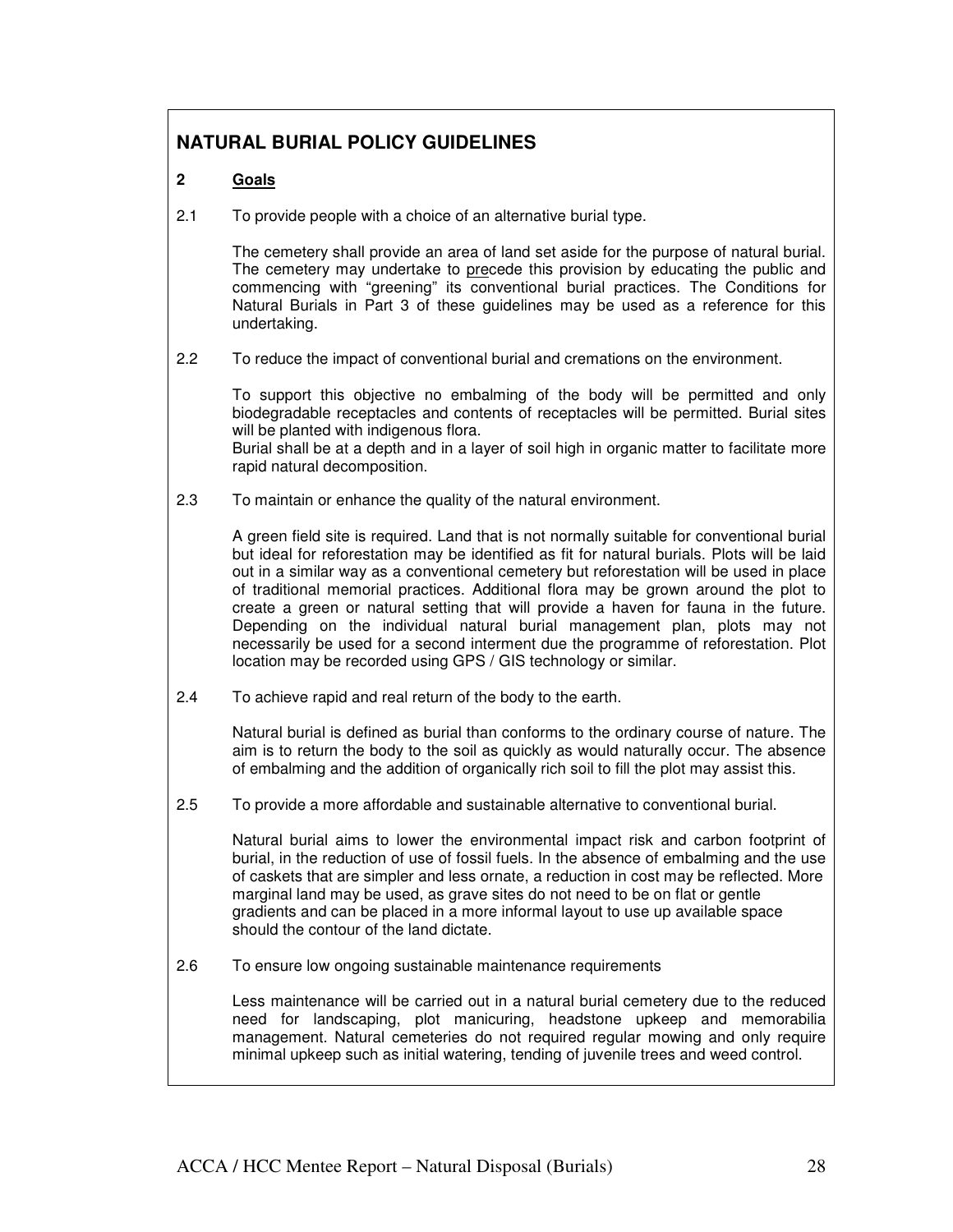# **NATURAL BURIAL POLICY GUIDELINES cont.**

#### **3 Conditions for Natural Burials**

- 3.1 Natural burials must comply with all legislative and regulatory requirements.
- 3.2 The cemetery must be contacted at least eight working hours prior to any burial taking place. This is a normal requirement for all burials and takes into account other funerals happening in the cemetery.
- 3.3 A cemetery plan for natural burial grave/plot locations will be available from the cemetery management.
- 3.4 Burial Warrant
	- o This documentation will be provided by the funeral director, or person responsible for the funeral, prior to the interment.
	- o Families not using a funeral director may obtain the required forms from, and complete and return them to the cemetery administration the day prior to the interment.
- 3.5 Cemetery fees and payment
	- $\circ$  Fees for natural burials may be obtained from either the cemetery administration or from the funeral director.
	- $\circ$  Fees will be invoiced and paid for according to the incumbent policies of the organisation.
- 3.6 Conditions of burial plot sales
	- 3.6.1 Plots shall be held in perpetuity.
	- 3.6.2 Material that **can** be used.
		- o Caskets made of sustainably grown timber.
		- o Wicker or willow caskets or shrouds made of natural fibres will be accepted.
		- $\circ$  Casket fittings and contents shall be made of sustainable natural biodegradable materials only.
	- 3.6.2 Material that **cannot** be used.
		- o Any types of plastic or metal fittings (exclusive of nails and screws).
		- o PVC, glass, ceramic, metal, treated varnished timber, toxic glues or plastic sheeting inside the casket.
		- o Non-biodegradable material inside or outside the casket.
- 3.7 Acceptable shrouds
	- o Shrouds made of natural materials such as silk, cotton or wool, with a solid base are acceptable. The solid base assists with the lowering into the ground and can be made of sustainable natural timber and contained within the shroud.
	- $\circ$  Contents of shrouds must be fastened to a solid base to prevent movement to one side.
	- o Shrouds without a solid base are acceptable if used in conjunction with a suitable industry recognised transport and lowering system.
	- $\circ$  Shroud preparation and burial procedures involving shrouds must comply with the bylaws of the day.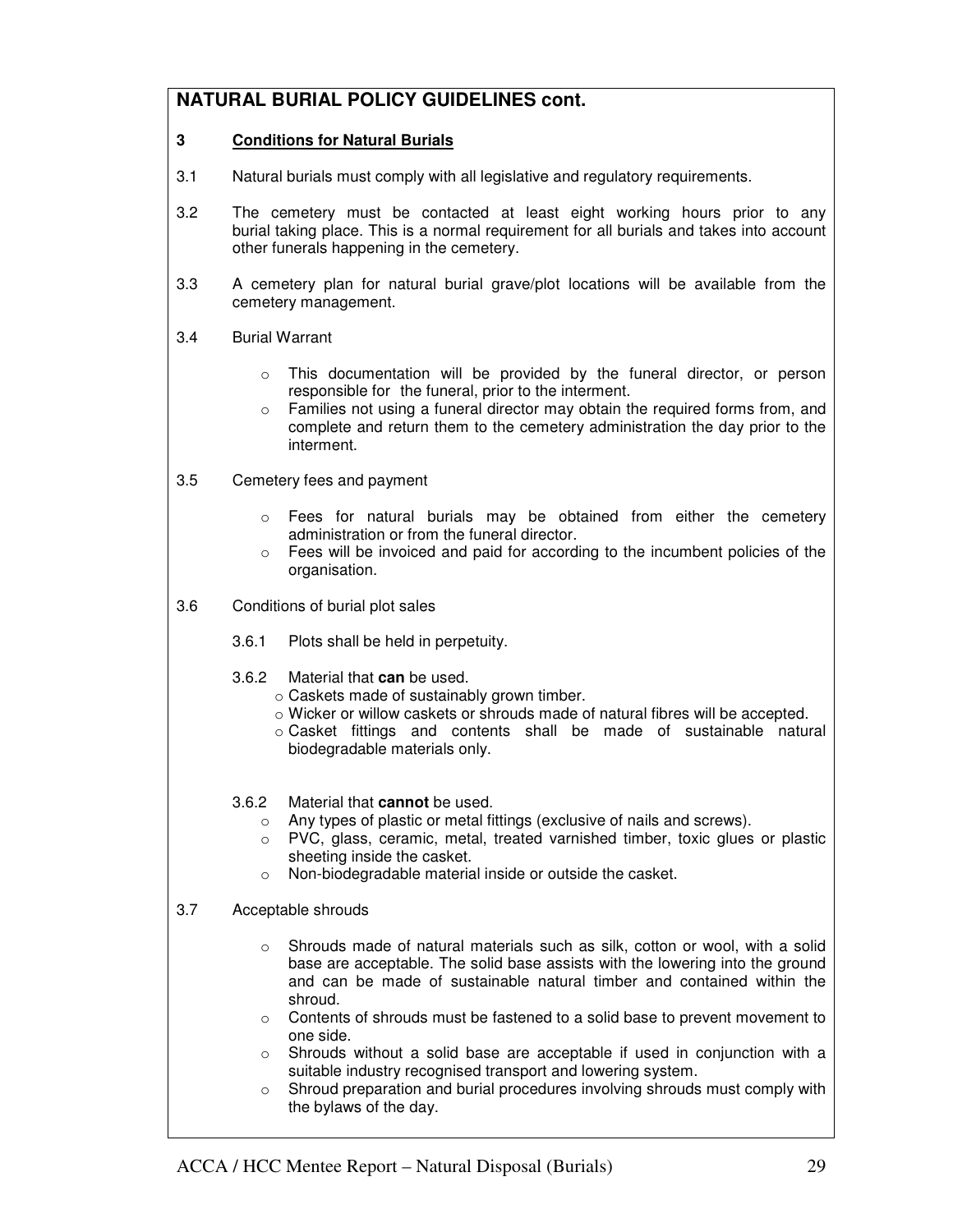#### **NATURAL BURIAL POLICY GUIDELINES cont.**

- 3.8 Unacceptable casket or shroud
	- o Cardboard caskets with PVC or synthetic coverings.
	- o Caskets with varnish and plastic or metal fittings.
	- o Caskets leaking fluids.
	- o Caskets having obnoxious smells.
- 3.9 Acceptable clothing and casket Items
	- $\circ$  The deceased should be dressed in natural fibre clothing, with no undue additional synthetic substances.
- 3.10 Chemicals
	- o No embalming fluids are permitted. The body may be sanitised.
- 3.11 Communicable diseases
	- $\circ$  If the deceased has died of or was suffering from a communicable disease at the time of death they must be transferred to the gravesite and buried in a leak proof eco-casket.
- 3.12 Natural Burial location
	- $\circ$  Natural burials pertaining to this policy shall be in areas of the cemetery set aside specifically for the purpose of natural burials.
	- $\circ$  The conditions of burial laid out in this policy may provide a guideline for the "greening" of conventional burials.
	- o All plots will be allocated by the cemetery administration and in sequence.
	- $\circ$  Plot location will be recorded using GPS / GIS technology or other accurate recording system.
	- o Plots may be reserved either allocated on a next available or beside next-of- Kin according to the practice of the individual cemetery.
	- o Second interments will not be permitted.
	- o Due to Health and Safety Regulations, the digging of graves will only de done by cemetery staff.
	- o Bodies will be buried one metre below the surface to the top of the casket or shroud.
	- o Cemetery staff or family under staff supervision will fill the plot.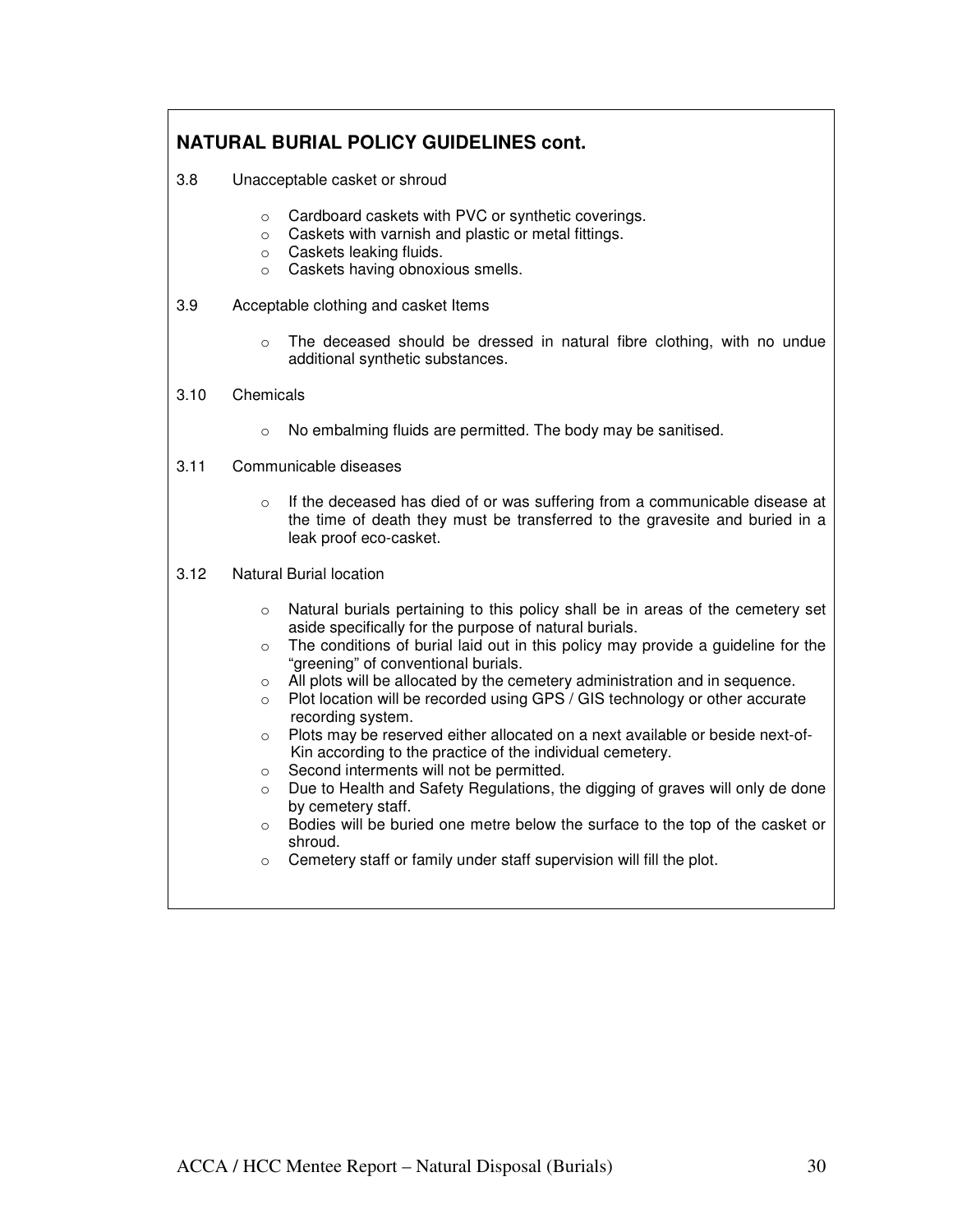# **NATURAL BURIAL POLICY GUIDELINES cont.**

3.13 Families will be made aware of memorial restrictions

Whilst the desire of people to plant a living monument of their life may be to reflect life blossoming from death the reality of a planting for every burial may not be conducive to establishing a healthy ecosystem. If each grave supports a monument tree the natural forest and undergrowth density may not be balanced or conform to nature. Supporting a sustainable landscape planting plan is the principle goal.

- $\circ$  Indigenous flora will be planted in lieu of a headstone or any other memorial and will include deep-rooting, native trees that consume large volumes of ground water, attracting indigenous fauna.
- $\circ$  The cost and maintenance of any shrub or tree is included in the plot purchase price.
- $\circ$  The cemetery shall be responsible for staking trees and managing the natural burial site.
- o Indigenous flora will be planted only in seasons and at times that maximise establishment and long term survival.
- o No memorials or additional planting will be allowed on burial plots other than that prescribe for the site.
- $\circ$  The cemetery staff will manage maintenance and re-grassing of burial plots to avoid soil erosion and ensure consistency of management.
- $\circ$  Trees and shrubs will be replaced should they not survive or become damaged in any way.
- o The planting of the site will be in accordance with the site landscape plan

#### **4 Legal Requirements**

The Natural Burial Policy will comply with the following requirements

- o Burial and Cremations Act
- o Resource Management Act
- o Health (Burial) Regulations
- o Bylaws and Regulations pertaining to Burial and Cremation

#### **5 Adoption of Policy**

The Natural Burials Policy was adopted by …………………. on ……… of ………………….. 200.., and at the appropriate time the ………………….. will set the fees and charges for natural burials.

#### **6 Implementation of Policy**

The Natural Burial Policy will be implemented on the location, establishment and operating of a Natural Burial cemetery.

#### **7 Review of Policy**

This policy will be reviewed with any changes to central government and local government legislation but no less than every two years.